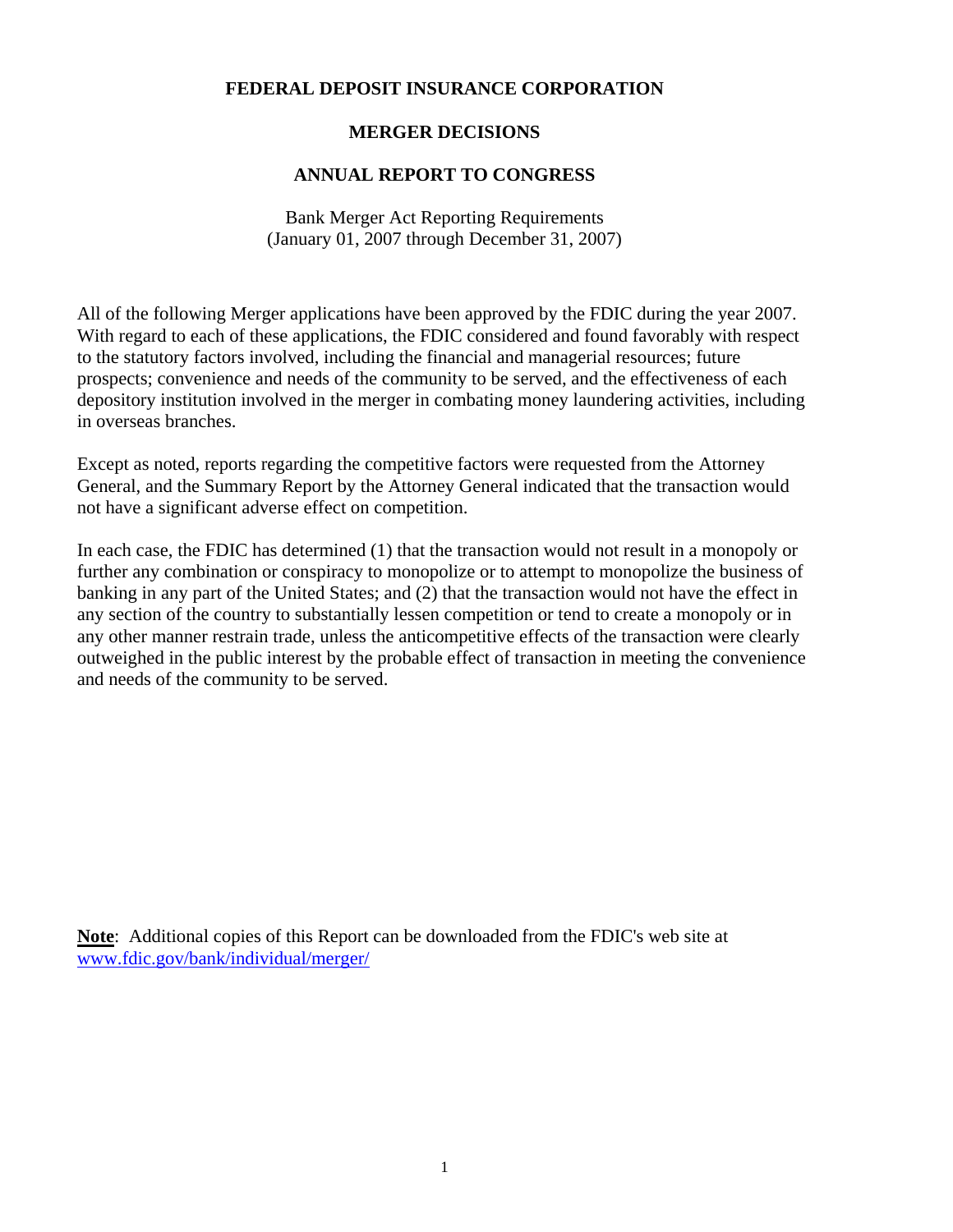# **Regular Mergers**

# **Applicant Institution Other/Target Institution**

| <b>Institution Name</b><br>City, State                | (000's)          |    | <b>Total Assets Cert # Institution Name</b><br>City, State                    | <b>Assets</b><br>Acquired<br>(000's) | Offices Cert#<br>Acquired |          | Action<br><b>Approved Reply Date</b> | <b>DOJ</b> | Application<br><b>Number</b> |
|-------------------------------------------------------|------------------|----|-------------------------------------------------------------------------------|--------------------------------------|---------------------------|----------|--------------------------------------|------------|------------------------------|
| <b>NORTHRIM BANK</b><br>ANCHORAGE, AK                 | 943,750          |    | 33216 Alaska First Bank & Trust, National<br>Association<br>ANCHORAGE, AK     | 59,742                               |                           | 2 27311  | 09/28/2007                           | 09/14/2007 | 20072266                     |
| Signature Bank of Arkansas<br><b>FAYETTEVILLE, AR</b> | 342,893          | 89 | <b>Bank of Brinkley</b><br>BRINKLEY, AR                                       | 140,215                              |                           | 2 11245  | 03/23/2007                           | 03/21/2007 | 20070226                     |
| Cathay Bank<br>LOS ANGELES, CA                        | 7,619,858        |    | 18503 United Heritage Bank<br>EDISON, NJ                                      | 60,428                               |                           | 1 34417  | 03/13/2007                           | 02/01/2007 | 20063642                     |
| Wilshire State Bank<br>LOS ANGELES, CA                | 2,006,522        |    | 23301 Royal Bank America<br>NARBERTH, PA                                      | 1,270,477                            |                           | 16 18962 | 03/22/2007                           | 02/16/2007 | 20063181                     |
| Citizens Business Bank<br>ONTARIO, CA                 | 6,087,628        |    | 21716 First Coastal Bank, National Association 237,742<br>MANHATTAN BEACH, CA |                                      |                           | 4 25832  | 06/07/2007                           | 04/27/2007 | 20070922                     |
| Heritage Oaks Bank<br>PASO ROBLES, CA                 | 589,423          |    | 24229 Business First National Bank<br>SANTA BARBARA, CA                       | 154,376                              |                           | 2 35457  | 09/05/2007                           | 08/29/2007 | 20072064                     |
| <b>United Commercial Bank</b><br>SAN FRANCISCO, CA    | 10,324,737       |    | 32469 The Chinese American Bank<br>NEW YORK, NY                               | 333,017                              |                           | 3 19736  | 03/16/2007                           | 02/01/2007 | 20070139                     |
| Colorado East Bank & Trust<br>LAMAR, CO               | 487,170          |    | 3027 Peoples National Bank Colorado<br>COLORADO SPRINGS, CO                   | 61,769                               |                           | 2 16409  | 03/09/2007                           | 03/02/2007 | 20070188                     |
| The Pueblo Bank and Trust Company<br>PUEBLO, CO       | 360,483          |    | 12594 High Country Bank<br>SALIDA, CO                                         | 19,907                               |                           | 1 29783  | 03/01/2007                           | 02/01/2007 | 20070164                     |
| The State Bank of Wiley<br>WILEY, CO                  | 139,212          |    | 12699 Cheyenne Mountain Bank<br>COLORADO SPRINGS, CO                          | 43,205                               |                           | 2 25719  | 06/28/2007                           | 06/05/2007 | 20071310                     |
| Salisbury Bank and Trust Company<br>LAKEVILLE, CT     | 426,386          |    | 18467 New York Community Bank<br>WESTBURY, NY                                 | 433                                  |                           | 1 16022  | 02/09/2007                           | 12/06/2006 | 20063175                     |
| The Bancorp Bank<br>WILMINGTON, DE                    | 1,467,760        |    | 35444 BANKFIRST<br>SIOUX FALLS, SD                                            | 115,139                              |                           | 0 34103  | 11/02/2007                           | 09/28/2007 | 20072428                     |
| Bank of Florida - Southwest<br>NAPLES, FL             | 378,920          |    | 35106 Old Florida Bank<br>FORT MYERS, FL                                      | 287,419                              |                           | 3 34801  | 03/27/2007                           | 12/21/2006 | 20063033                     |
| Florida Shores Bank - Southwest<br>VENICE, FL         | $\boldsymbol{0}$ |    | 58616 Florida Shores Bank - Southeast<br>POMPANO BEACH, FL                    | 6,500                                |                           | 1 58331  | 08/09/2007                           | 07/10/2007 | 20071678                     |
| First Choice Community Bank<br>DALLAS, GA             | 53,397           |    | 58539 First Tennessee Bank, National<br>Association<br>MEMPHIS, TN            | 18,131                               | $\mathbf{1}$              | 4977     | 11/16/2007                           | 11/08/2007 | 20072653                     |
| Pinnacle Bank<br><b>ELBERTON, GA</b>                  | 434,274          |    | 14065 Georgia Central Bank<br>SOCIAL CIRCLE, GA                               | 94,239                               | 3                         | 5708     | 07/13/2007                           | 06/21/2007 | 20071402                     |
| Citizens State Bank<br>KINGSLAND, GA                  | 55,406           |    | 19753 Old Florida Bank<br>FORT MYERS, FL                                      | 6,500                                |                           | 1 34801  | 03/27/2007                           | 12/18/2006 | 20063236                     |
| <b>Atlantic Southern Bank</b><br>MACON, GA            | 788,646          |    | 57213 CenterState Bank Mid Florida<br>LEESBURG, FL                            | 104,603                              |                           | 1 57334  | 11/01/2007                           | 09/28/2007 | 20072536                     |
| First Choice Community Bank 1874<br>NEWNAN, GA        | 159,129          |    | 16574 First Tennessee Bank, National<br>Association<br><b>MEMPHIS, TN</b>     | 3,311                                | $\mathbf{1}$              | 4977     | 11/13/2007                           | 11/08/2007 | 20072697                     |
| <b>Fidelity Bank</b><br>NORCROSS, GA                  | 1,647,235        |    | 21440 United Heritage Bank<br>ORLANDO, FL                                     | $\boldsymbol{0}$                     |                           | 1 57108  | 04/13/2007                           | 04/03/2007 | 20070584                     |

**Regular Mergers (Page 1 of 8, of 147 records)**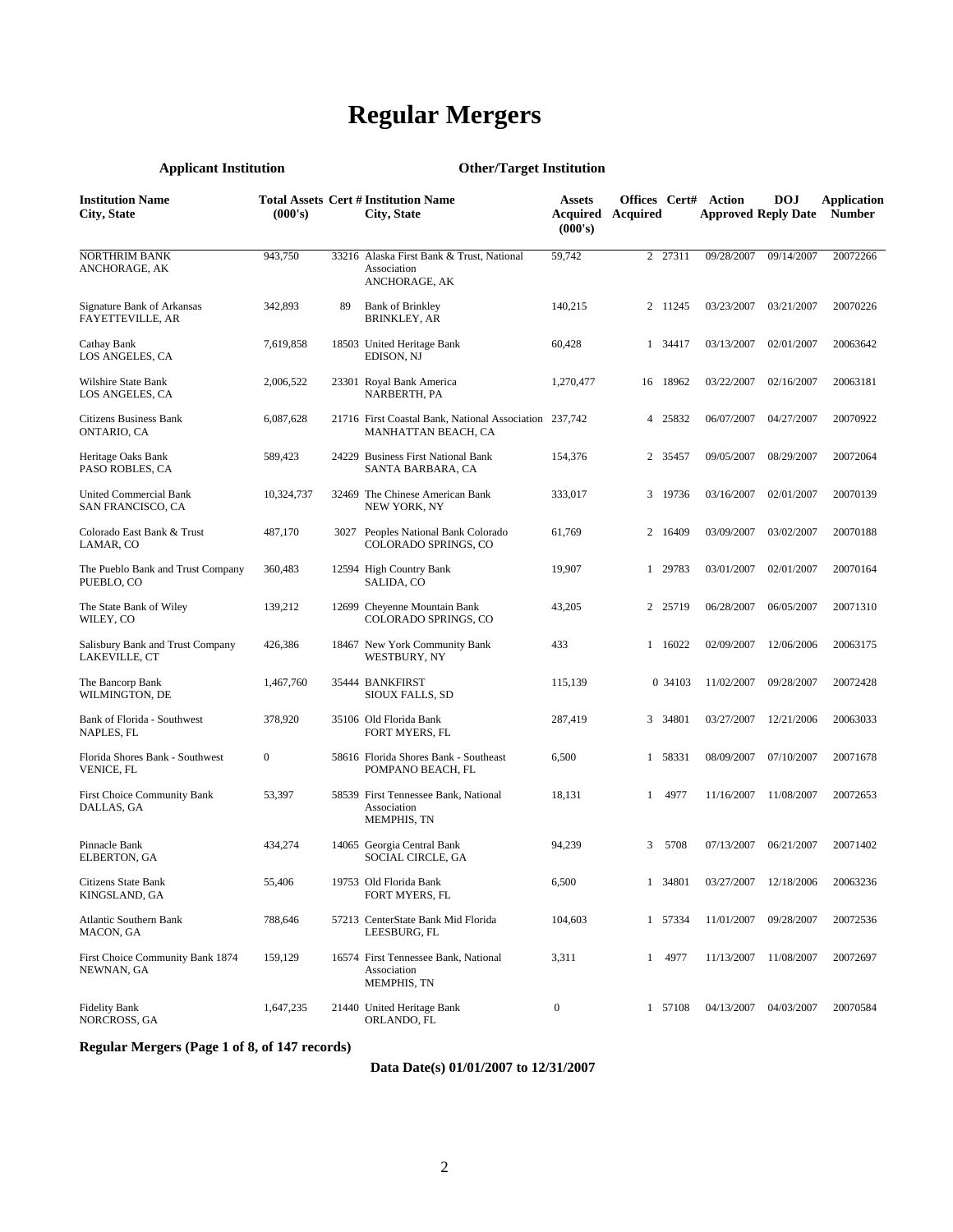| <b>Institution Name</b><br>City, State                                | (000's)   | <b>Total Assets Cert # Institution Name</b><br>City, State                          | <b>Assets</b><br><b>Acquired Acquired</b><br>(000's) | Offices Cert# |         | Action<br><b>Approved Reply Date</b> | <b>DOJ</b> | <b>Application</b><br><b>Number</b> |
|-----------------------------------------------------------------------|-----------|-------------------------------------------------------------------------------------|------------------------------------------------------|---------------|---------|--------------------------------------|------------|-------------------------------------|
| <b>First Covenant Bank</b><br>WOODSTOCK, GA                           | 58,176    | 58294 NBank, National Association<br>COMMERCE, GA                                   | 107,067                                              | $\mathbf{1}$  | 2127    | 06/04/2007                           | 04/11/2007 | 20070759                            |
| Peoples Trust & Savings Bank<br>ADEL, IA                              | 176,925   | 14692 Pinnacle Bank<br>MARSHALLTOWN, IA                                             | 10,377                                               | $\mathbf{1}$  | 252     | 01/23/2007                           | 01/12/2007 | 20063469                            |
| Iowa State Savings Bank<br><b>CRESTON, IA</b>                         | 120,805   | 8751 Union Bank, National Association<br><b>GILBERT, AZ</b>                         | 29,616                                               |               | 2 34485 | 11/13/2007                           | 10/23/2007 | 20072675                            |
| Decorah Bank & Trust Company<br>DECORAH, IA                           | 224,331   | 15200 Fortress Bank of Cresco<br>CRESCO, IA                                         | 81,242                                               |               | 1 34223 | 10/02/2007                           | 09/14/2007 | 20072253                            |
| Fidelity Bank & Trust<br>DYERSVILLE, IA                               | 121,495   | 14382 The First National Bank, Oelwein<br><b>OELWEIN, IA</b>                        | 97,665                                               | 2             | 4485    | 05/08/2007                           | 04/03/2007 | 20070670                            |
| Iowa Trust & Savings Bank<br><b>EMMETSBURG, IA</b>                    | 100,146   | 18400 MetaBank<br>STORM LAKE, IA                                                    | 12,300                                               |               | 1 30776 | 03/26/2007                           | 03/13/2007 | 20070457                            |
| Security Savings Bank<br>LARCHWOOD, IA                                | 65,938    | 15734 George State Bank<br>GEORGE, IA                                               | 45,903                                               |               | 1 14842 | 03/16/2007                           | 02/16/2007 | 20070148                            |
| <b>First State Bank</b><br>NORA SPRINGS, IA                           | 48,897    | 8093 The First State Bank of Thornton, Iowa<br>THORNTON, IA                         | 20,999                                               |               | 3 15768 | 12/28/2007                           | 12/21/2007 | 20073158                            |
| Peoples Bank<br>ROCK VALLEY, IA                                       | 242,540   | 16265 Farmers State Bank<br>HAWARDEN, IA                                            | 45,703                                               | $\mathbf{1}$  | 227     | 12/10/2007                           | 11/20/2007 | 20072978                            |
| <b>Iowa State Bank</b><br>SAC CITY, IA                                | 69,141    | 10497 MetaBank<br>STORM LAKE, IA                                                    | 31,440                                               |               | 3 30776 | 04/03/2007                           | 03/28/2007 | 20070491                            |
| First Trust and Savings Bank<br>WHEATLAND, IA                         | 83,121    | 8752 Valley Bank<br>MOLINE, IL                                                      | 150                                                  |               | 1 10450 | 11/27/2007                           | 11/20/2007 | 20072970                            |
| <b>Ireland Bank</b><br>MALAD CITY, ID                                 | 201,223   | 1237 Summit National Bank<br>HULETT, WY                                             | 29,813                                               |               | 2 25054 | 07/17/2007                           | 05/21/2007 | 20071233                            |
| Heartland Bank and Trust Company<br><b>BLOOMINGTON, IL</b>            | 921,154   | 20369 Bankplus, FSB<br>MORTON, IL                                                   | 287,991                                              |               | 8 30414 | 06/14/2007                           | 05/10/2007 | 20071183                            |
| Chicago Community Bank<br>CHICAGO, IL                                 | 289,473   | 14267 First East Side Savings Bank<br>CHICAGO, IL                                   | 54,000                                               |               | 1 28144 | 08/16/2007                           | 08/09/2007 | 20071863                            |
| Meridian Bank<br>ELDRED, IL                                           | 53,557    | 13789 National Bank<br>HILLSBORO, IL                                                | 6,000                                                |               | 1 16276 | 05/01/2007                           | 04/26/2007 | 20070558                            |
| Mutual Bank<br>HARVEY, IL                                             | 1,102,191 | 18659 Northfield Bank<br>STATEN ISLAND, NY                                          | 35,073                                               |               | 2 28710 | 01/22/2007                           | 01/12/2007 | 20063471                            |
| Banterra Bank<br>MARION, IL                                           | 946.735   | 17514 The Exchange National Bank of Jefferson 472,881<br>City<br>JEFFERSON CITY, MO |                                                      | 8             | 4542    | 08/09/2007                           | 07/10/2007 | 20071823                            |
| <b>Morton Community Bank</b><br>MORTON, IL                            | 1,387,186 | 18429 Associated Bank, National Association<br>GREEN BAY, WI                        | 110,000                                              | 7             | 5296    | 10/25/2007                           | 09/13/2007 | 20072272                            |
| AmericaUnited Bank and Trust Company 220,372<br>USA<br>SCHAUMBURG, IL |           | 19418 First National Bank-Employee Owned<br>ANTIOCH, IL                             | 146,917                                              | $\mathbf{2}$  | 3597    | 08/16/2007                           | 08/09/2007 | 20071874                            |
| <b>Bloomfield State Bank</b><br><b>BLOOMFIELD, IN</b>                 | 373,935   | 15714 Community First Bank<br>CORYDON, IN                                           | 4,146                                                |               | 1 12827 | 01/09/2007                           | 12/21/2006 | 20063349                            |

# **Regular Mergers (Page 2 of 8, of 147 records)**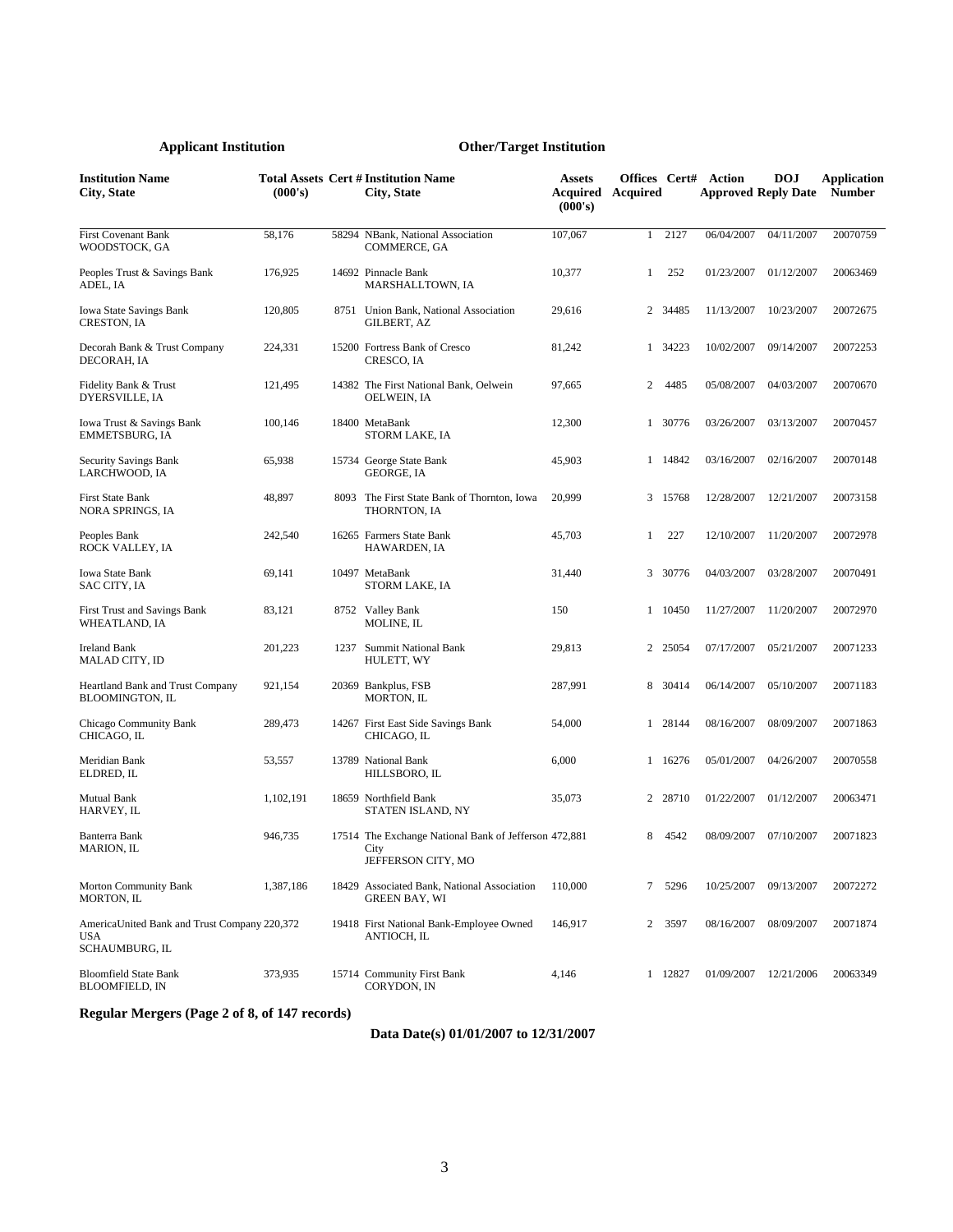| <b>Institution Name</b><br><b>City, State</b>                                 | (000's)   |       | <b>Total Assets Cert # Institution Name</b><br>City, State                                | <b>Assets</b><br>Acquired<br>(000's) | Offices Cert#<br>Acquired |              | Action     | <b>DOJ</b><br><b>Approved Reply Date</b> | Application<br><b>Number</b> |
|-------------------------------------------------------------------------------|-----------|-------|-------------------------------------------------------------------------------------------|--------------------------------------|---------------------------|--------------|------------|------------------------------------------|------------------------------|
| <b>State Bank of Downs</b><br>DOWNS, KS                                       | 50,178    | 9659  | FirstBank of Greeley<br><b>GREELEY, CO</b>                                                | 250                                  |                           | 1 34307      | 07/03/2007 | 06/21/2007                               | 20071304                     |
| Brotherhood Bank & Trust<br>KANSAS CITY, KS                                   | 513,443   |       | 1874 Park Bank<br>PARKVILLE, MO                                                           | 55,078                               |                           | 4 17139      | 10/12/2007 | 09/28/2007                               | 20072439                     |
| The Morrill and Janes Bank and Trust<br>Company<br>MERRIAM, KS                | 427,070   |       | 1143 Exchange Bank<br>MOUND CITY, MO                                                      | 20,380                               | 1                         | 8592         | 04/25/2007 | 04/03/2007                               | 20070693                     |
| The Bank of Protection<br>PROTECTION, KS                                      | 23,109    |       | 23099 The Citizens State Bank<br>ASHLAND, KS                                              | 10,686                               |                           | 2 17648      | 08/15/2007 | 07/30/2007                               | 20071918                     |
| Commerce Bank and Trust<br>TOPEKA, KS                                         | 1,176,943 |       | 18100 First United Bank, National Association<br>ENGLEWOOD, CO                            | 500                                  |                           | 1 24312      | 09/05/2007 | 08/29/2007                               | 20072173                     |
| The Bank of Kentucky, Inc.<br><b>CRESTVIEW HILLS, KY</b>                      | 1,050,229 |       | 33022 First Bank of Northern Kentucky, Inc.<br>FORT MITCHELL, KY                          | 78,742                               |                           | 1 33556      | 04/23/2007 | 04/03/2007                               | 20070685                     |
| PBI Bank<br>LOUISVILLE, KY                                                    | 1,112,005 |       | 9314 Kentucky Trust Bank<br><b>BEAVER DAM, KY</b>                                         | 120,406                              |                           | 6 12144      | 08/30/2007 | 08/09/2007                               | 20072042                     |
| PBI Bank<br>LOUISVILLE, KY                                                    | 1,245,551 |       | 9314 SCB BANK<br>SHELBYVILLE, IN                                                          | 67,700                               |                           | 1 29761      | 12/26/2007 | 12/06/2007                               | 20073067                     |
| <b>Fidelity Homestead Savings Bank</b><br>NEW ORLEANS, LA                     | 837,770   |       | 28316 Your Bank<br>PONCHATOULA, LA                                                        | 51,174                               |                           | 2 57812      | 10/15/2007 | 09/14/2007                               | 20072447                     |
| St. Martin Bank and Trust Company<br>SAINT MARTINVILLE, LA                    | 202,299   |       | 12610 American Bank<br>WELSH, LA                                                          | 58,401                               |                           | 4 19594      | 11/13/2007 | 10/23/2007                               | 20072761                     |
| Eastern Bank<br><b>BOSTON, MA</b>                                             | 6,581,479 |       | 32773 Sharon Co-operative Bank<br>SHARON, MA                                              | 67,781                               |                           | 1 26446      | 04/18/2007 | 04/11/2007                               | 20070698                     |
| East Cambridge Savings Bank<br>CAMBRIDGE, MA                                  | 749,476   |       | 90173 The First National Bank of Ipswich<br>IPSWICH, MA                                   | 19,660                               | 1                         | 2595         | 03/01/2007 | 02/16/2007                               | 20070236                     |
| Danversbank<br>DANVERS, MA                                                    | 1,241,810 |       | 90185 BankMalden, A Co-operative Bank<br>MALDEN, MA                                       | 49,941                               |                           | 1 26449      | 01/09/2007 | 12/21/2006                               | 20063338                     |
| Dukes County Savings Bank<br>EDGARTOWN, MA                                    | 299,436   |       | 90190 The Martha's Vineyard Co-operative Bank 162,522<br>of Tisbury<br>VINEYARD HAVEN, MA |                                      |                           | 3 26603      | 08/24/2007 | 08/09/2007                               | 20072015                     |
| Haverhill Bank<br>HAVERHILL, MA                                               | 164,007   |       | 26411 Northeast Community Credit Union<br>HAVERHILL, MA                                   | 78,824                               | 2                         | $\mathbf{0}$ | 11/15/2007 | 10/23/2007                               | 20072711                     |
| <b>Hudson Savings Bank</b><br>HUDSON, MA                                      | 659,678   |       | 90215 Westborough Savings Bank<br>WESTBOROUGH, MA                                         | 299,813                              |                           | 5 90299      | 03/14/2007 | 03/02/2007                               | 20070263                     |
| The Needham Co-operative Bank<br>NEEDHAM, MA                                  | 595,121   |       | 26483 Dedham Co-operative Bank<br>DEDHAM, MA                                              | 85,326                               |                           | 1 27232      | 02/28/2007 | 02/01/2007                               | 20070150                     |
| Institution for Savings in Newburyport<br>and Its Vicinity<br>NEWBURYPORT, MA | 552,637   |       | 90250 Ipswich Co-operative Bank<br>IPSWICH, MA                                            | 240,297                              |                           | 2 26452      | 04/10/2007 | 04/03/2007                               | 20070618                     |
| Berkshire Bank<br>PITTSFIELD, MA                                              | 2,139,036 | 23621 | The Factory Point National Bank of<br>Manchester Center<br>MANCHESTER CENTER, VT          | 336,080                              | $\tau$                    | 6274         | 08/09/2007 | 07/10/2007                               | 20071844                     |
| Legacy Banks<br>PITTSFIELD, MA                                                | 811,432   |       | 90265 First Niagara Bank<br>LOCKPORT, NY                                                  | 83,746                               |                           | 5 16004      | 10/15/2007 | 09/28/2007                               | 20072361                     |

**Regular Mergers (Page 3 of 8, of 147 records)**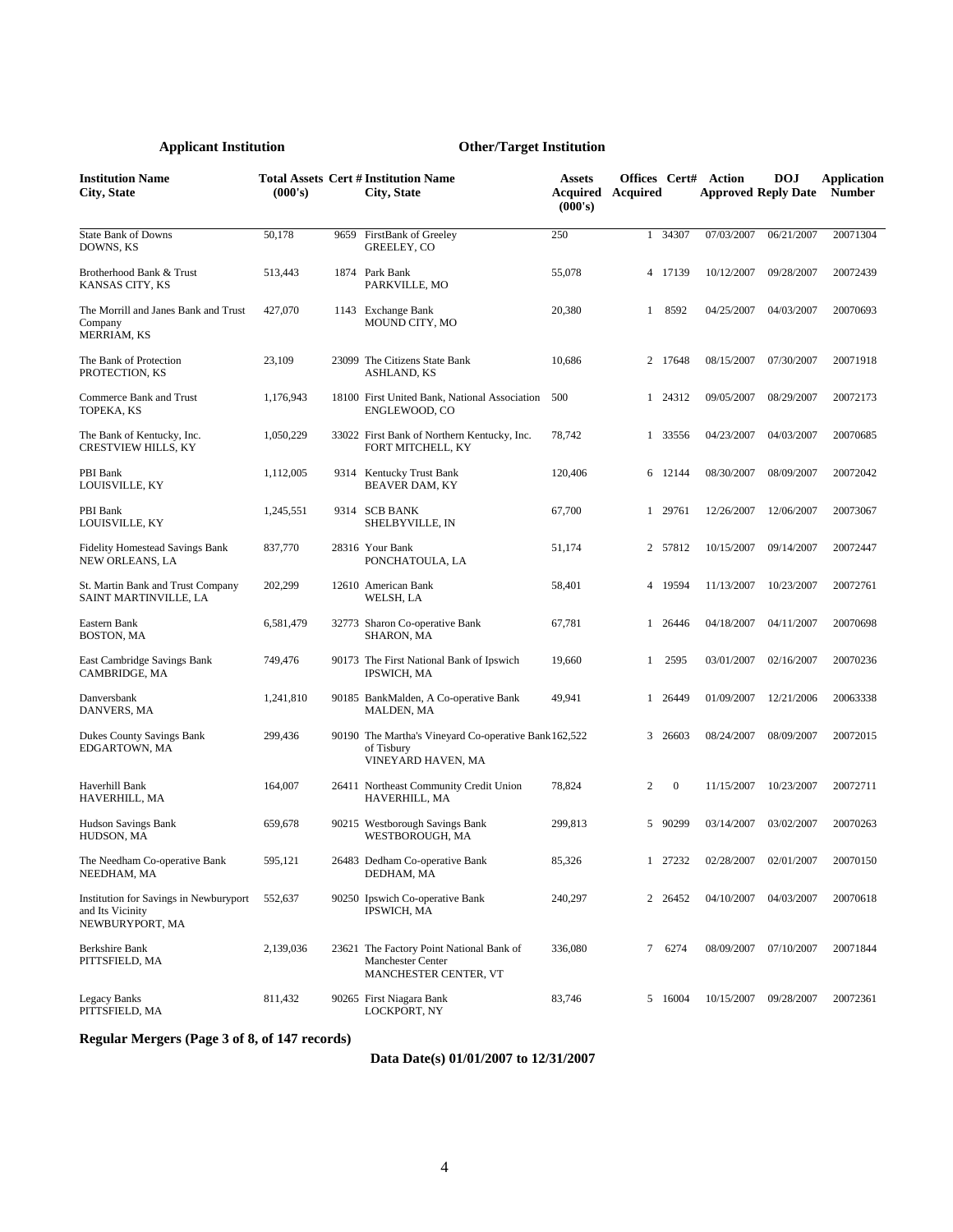| <b>Institution Name</b><br>City, State                      | (000's)   |      | Total Assets Cert # Institution Name<br>City, State                            | Assets<br>Acquired<br>(000's) | Offices Cert#<br>Acquired |         | Action     | <b>DOJ</b><br><b>Approved Reply Date</b> | Application<br><b>Number</b> |
|-------------------------------------------------------------|-----------|------|--------------------------------------------------------------------------------|-------------------------------|---------------------------|---------|------------|------------------------------------------|------------------------------|
| Mechanics' Co-operative Bank<br>TAUNTON, MA                 | 169,260   |      | 26634 Bridgewater Co-operative Bank<br><b>BRIDGEWATER, MA</b>                  | 13,365                        | $\mathbf{1}$              | 26550   | 10/01/2007 | 09/14/2007                               | 20072319                     |
| <b>Bangor Savings Bank</b><br><b>BANGOR, ME</b>             | 2,057,428 |      | 18408 Pepperell Bank & Trust<br><b>BIDDEFORD, ME</b>                           | 103,017                       |                           | 5 12873 | 07/16/2007 | 07/10/2007                               | 20071684                     |
| Independent Bank<br>BAY CITY, MI                            | 1,479,571 |      | 27811 TCF National Bank<br>WAYZATA, MN                                         | 141,279                       |                           | 7 28330 | 01/22/2007 | 12/18/2006                               | 20070100                     |
| Independent Bank - South Michigan<br>EAST LANSING, MI       | 506,702   |      | 13930 TCF National Bank<br>WAYZATA, MN                                         | 96,903                        |                           | 3 28330 | 01/18/2007 | 12/18/2006                               | 20063408                     |
| The Miners State Bank<br><b>IRON RIVER, MI</b>              | 84,914    |      | 10928 mBank<br><b>MANISTIQUE, MI</b>                                           | 12,035                        |                           | 1 14816 | 10/12/2007 | 10/12/2007                               | 20072333                     |
| KleinBank<br>BIG LAKE, MN                                   | 1,264,263 |      | 1414 Eagle Valley Bank, National Association 4,868<br>ST. CROIX FALLS, WI      |                               | $\mathbf{1}$              | 5365    | 07/18/2007 | 06/21/2007                               | 20071542                     |
| <b>Exchange State Bank</b><br>HILLS, MN                     | 73,139    |      | 8212 Hardwick State Bank<br><b>HARDWICK, MN</b>                                | 12,152                        |                           | 1 10575 | 09/13/2007 | 08/09/2007                               | 20072066                     |
| Eastwood Bank<br><b>KASSON, MN</b>                          | 299,151   |      | 8208 Fortress Bank Minnesota<br>HOUSTON, MN                                    | 39,077                        |                           | 2 12188 | 03/29/2007 | 03/13/2007                               | 20070425                     |
| <b>Bank of Billings</b><br><b>BILLINGS, MO</b>              | 33,186    |      | 16959 First State Bank of Purdy<br>PURDY, MO                                   | 9,685                         |                           | 1 16162 | 11/23/2007 | 11/20/2007                               | 20072917                     |
| Citizens Union State Bank and Trust<br>CLINTON, MO          | 342,356   |      | 10619 Bank of Kansas City, National<br>Association<br><b>OVERLAND PARK, KS</b> | 108,851                       |                           | 2 12690 | 02/21/2007 | 01/12/2007                               | 20063608                     |
| Citizens Union State Bank and Trust<br>CLINTON, MO          | 450,266   |      | 10619 Centrue Bank<br>STREATOR, IL                                             | 216,580                       | 6                         | 3744    | 05/16/2007 | 04/27/2007                               | 20070910                     |
| Hawthorn Bank<br>CLINTON, MO                                | 658,598   |      | 10619 Banterra Bank<br><b>MARION, IL</b>                                       | 498,942                       |                           | 8 17514 | 08/01/2007 | 07/10/2007                               | 20071803                     |
| Premier Bank<br>JEFFERSON CITY, MO                          | 1,167,953 |      | 34016 The First National Bank of Jonesboro<br>JONESBORO, IL                    | 64,992                        | 2                         | 3804    | 04/06/2007 | 03/21/2007                               | 20070459                     |
| Liberty First Bank<br>LIBERTY, MO                           | 47,400    |      | 57651 Brotherhood Bank & Trust<br>KANSAS CITY, KS                              | 55,078                        | 4                         | 1874    | 10/12/2007 | 09/28/2007                               | 20072437                     |
| The Nodaway Valley Bank<br>MARYVILLE, MO                    | 568,749   | 8904 | The Morrill and Janes Bank and Trust<br>Company<br>MERRIAM, KS                 | 21,712                        | 1                         | 1143    | 04/25/2007 | 04/11/2007                               | 20070705                     |
| State Bank & Trust Company<br><b>GREENWOOD, MS</b>          | 833,768   | 8878 | The American Bank<br>GENEVA, AL                                                | 94,116                        |                           | 1 17495 | 05/25/2007 | 05/10/2007                               | 20071122                     |
| Mechanics & Farmers Bank<br>DURHAM, NC                      | 227,424   |      | 12266 Mutual Community Savings Bank, SSB<br>DURHAM, NC                         | 83,479                        |                           | 3 30118 | 12/27/2007 | 11/20/2007                               | 20072661                     |
| Yadkin Valley Bank and Trust Company 1,144,340<br>ELKIN, NC |           |      | 19861 Cardinal State Bank<br>DURHAM, NC                                        | 198,259                       |                           | 4 57172 | 11/30/2007 | 09/14/2007                               | 20072140                     |
| Bank of the Valley<br>BELLWOOD, NE                          | 39,126    |      | 25291 Platte Center Bank<br>PLATTE CENTER, NE                                  | 7,428                         |                           | 1 16234 | 06/13/2007 | 05/10/2007                               | 20070978                     |
| First State Bank<br>GOTHENBURG, NE                          | 242,889   |      | 13622 Omaha State Bank<br>OMAHA, NE                                            | 2,235                         |                           | 1 20628 | 02/05/2007 | 01/19/2007                               | 20063648                     |

# **Regular Mergers (Page 4 of 8, of 147 records)**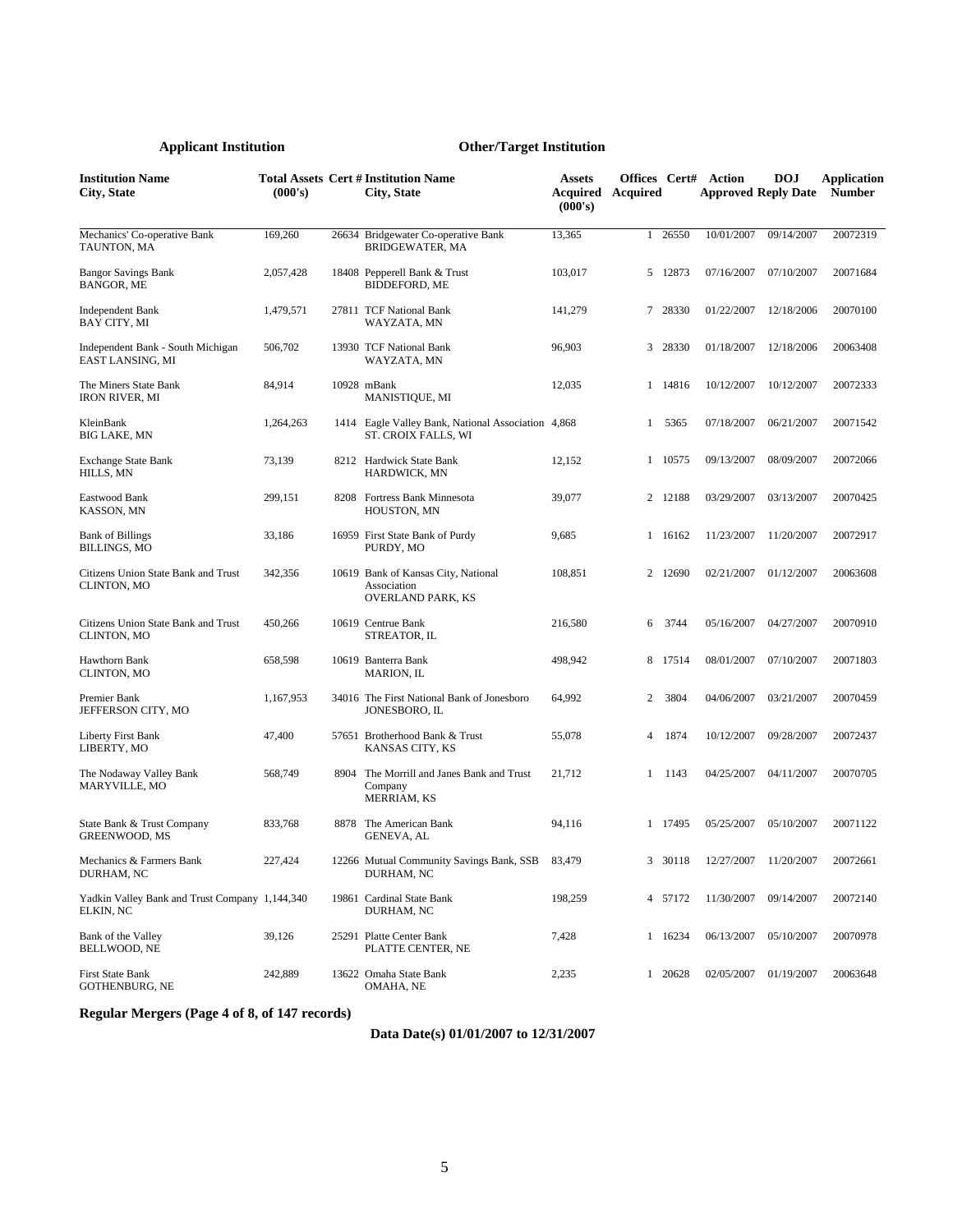| <b>Institution Name</b><br><b>City, State</b>       | (000's)      |      | <b>Total Assets Cert # Institution Name</b><br>City, State | <b>Assets</b><br><b>Acquired Acquired</b><br>(000's) | Offices Cert#  |              | Action     | DOJ<br><b>Approved Reply Date</b> | <b>Application</b><br><b>Number</b> |
|-----------------------------------------------------|--------------|------|------------------------------------------------------------|------------------------------------------------------|----------------|--------------|------------|-----------------------------------|-------------------------------------|
| Cape Savings Bank<br>CAPE MAY COURT HOUSE, NJ       | 620,054      |      | 28395 Boardwalk Bank<br>LINWOOD, NJ                        | 444,909                                              |                | 7 35143      | 11/13/2007 | 11/08/2007                        | 20072678                            |
| 1st Constitution Bank<br>CRANBURY, NJ               | 391,134      |      | 27552 Sun National Bank<br>VINELAND, NJ                    | 50                                                   |                | 1 26240      | 01/24/2007 | 01/19/2007                        | 20063440                            |
| The Provident Bank<br>JERSEY CITY, NJ               | 5,720,415    |      | 12010 First Morris Bank and Trust<br>MORRIS TOWNSHIP, NJ   | 584,489                                              |                | 9 19975      | 03/12/2007 | 02/16/2007                        | 20070213                            |
| Lincoln Park Savings Bank<br>LINCOLN PARK, NJ       | 93,511       |      | 28963 GSL Savings Bank<br><b>GUTTENBERG, NJ</b>            | 777                                                  |                | 1 28708      | 06/14/2007 | 06/05/2007                        | 20071161                            |
| Four Corners Community Bank<br>FARMINGTON, NM       | 133,628      |      | 35441 Cheyenne Mountain Bank<br>COLORADO SPRINGS, CO       | 250                                                  |                | 1 25719      | 06/25/2007 | 05/21/2007                        | 20071283                            |
| First New Mexico Bank, Las Cruces<br>LAS CRUCES, NM | $\mathbf{0}$ |      | 58745 First New Mexico Bank<br>DEMING, NM                  | 71,930                                               |                | 2 18514      | 11/26/2007 | 11/20/2007                        | 20072948                            |
| New York Commercial Bank<br><b>ISLANDIA, NY</b>     | 2,814,992    |      | 32749 Doral Bank, FSB<br><b>NEW YORK, NY</b>               | 446,715                                              |                | 11 34905     | 06/14/2007 | 06/05/2007                        | 20071162                            |
| <b>Amalgamated Bank</b><br>NEW YORK, NY             | 4,582,775    | 622  | Nevada State Bank<br>LAS VEGAS, NV                         | 44                                                   |                | 3 18113      | 08/30/2007 | 08/30/2007                        | 20072013                            |
| Ridgewood Savings Bank<br>NEW YORK, NY              | 3,320,503    |      | 16026 City and Suburban FSB<br>YONKERS, NY                 | 669,944                                              |                | 6 30449      | 06/08/2007 | 04/20/2007                        | 20070872                            |
| Shinhan Bank America<br>NEW YORK, NY                | 684,449      |      | 33188 North Atlanta National Bank<br>ALPHARETTA, GA        | 138,854                                              |                | 1 34661      | 09/20/2007 | 08/29/2007                        | 20072224                            |
| The Oneida Savings Bank<br>ONEIDA, NY               | 431,166      |      | 15975 The National Bank of Vernon<br><b>VERNON, NY</b>     | 56,943                                               | 3              | 7334         | 03/08/2007 | 12/28/2006                        | 20063356                            |
| New York Community Bank<br>WESTBURY, NY             | 26,648,063   |      | 16022 Penn Federal Savings Bank<br>NEWARK, NJ              | 2,333,427                                            | 24             | 30179        | 02/14/2007 | 01/16/2007                        | 20063633                            |
| New York Community Bank<br>WESTBURY, NY             | 25,939,995   |      | 16022 Synergy Bank<br>CRANFORD, NJ                         | 962,207                                              | 21             | 34851        | 08/06/2007 | 07/10/2007                        | 20071772                            |
| The Farmers & Merchants State Bank<br>ARCHBOLD, OH  | 718,794      | 5969 | Knisely Bank<br><b>BUTLER, IN</b>                          | 46,693                                               |                | 3 14608      | 12/14/2007 | 11/08/2007                        | 20072754                            |
| The Community Bank<br>CROOKSVILLE, OH               | 146,936      | 5981 | Community Financial Advisors, Ltd.<br>ZANESVILLE, OH       | 1,250                                                | $\overline{0}$ | $\mathbf{0}$ | 12/14/2007 | 12/07/2007                        | 20073072                            |
|                                                     |              |      | Community Wealth Group, Ltd.<br>ZANESVILLE, OH             | 1,250                                                | $\overline{0}$ | $\mathbf{0}$ |            |                                   |                                     |
| The Middlefield Banking Company<br>MIDDLEFIELD, OH  | 339,210      |      | 13716 Geauga Savings Bank<br>NEWBURY, OH                   | 21,200                                               |                | 0 32287      | 06/19/2007 | 05/10/2007                        | 20071078                            |
| Umpqua Bank<br>ROSEBURG, OR                         | 7,333,179    |      | 17266 Vintage Bank<br>NAPA, CA                             | 654,051                                              | 10             | 25853        | 03/23/2007 | 03/21/2007                        | 20070481                            |
| <b>Brentwood Bank</b><br><b>BETHEL PARK, PA</b>     | 413,289      |      | 27943 Community Bank<br>CARMICHAELS, PA                    | 17,000                                               | 1              | 7848         | 08/22/2007 | 08/08/2007                        | 20071956                            |
| CommunityBanks<br>MILLERSBURG, PA                   | 3,420,958    |      | 12984 East Prospect State Bank<br>EAST PROSPECT, PA        | 61,112                                               |                | 1 13285      |            | 01/12/2007 12/28/2006             | 20063489                            |

**Regular Mergers (Page 5 of 8, of 147 records)**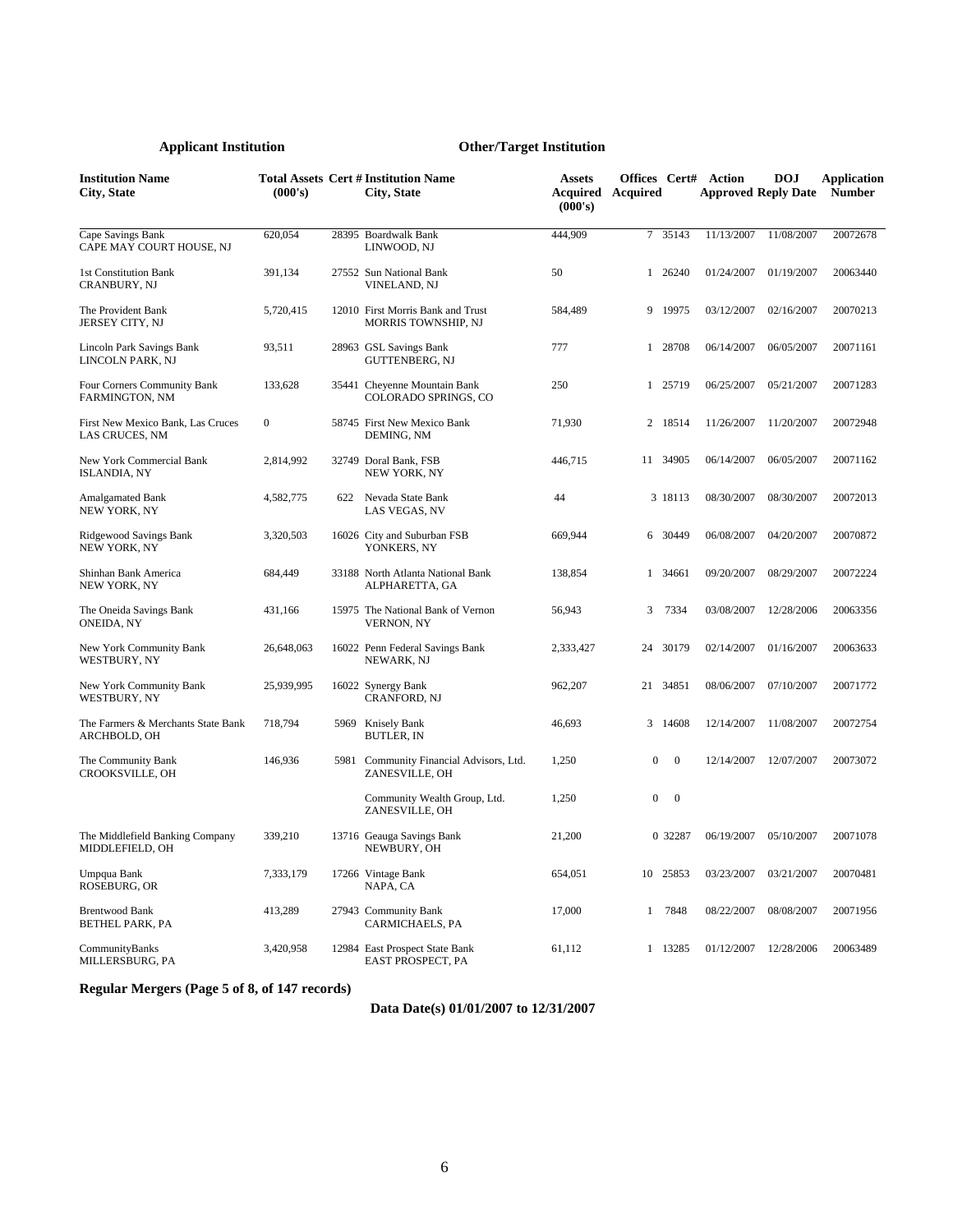| <b>Institution Name</b><br>City, State                                   | (000's)   |     | <b>Total Assets Cert # Institution Name</b><br>City, State          | <b>Assets</b><br><b>Acquired Acquired</b><br>(000's) | Offices Cert# |          | Action     | <b>DOJ</b><br><b>Approved Reply Date</b> | Application<br><b>Number</b> |
|--------------------------------------------------------------------------|-----------|-----|---------------------------------------------------------------------|------------------------------------------------------|---------------|----------|------------|------------------------------------------|------------------------------|
| CommunityBanks<br>MILLERSBURG, PA                                        | 3,420,958 |     | 12984 BUCS Federal Bank<br>OWINGS MILLS, MD                         | 148,030                                              |               | 4 34795  | 02/07/2007 | 01/12/2007                               | 20063649                     |
| Beneficial Mutual Savings Bank<br>PHILADELPHIA, PA                       | 2,293,762 |     | 15697 Farmers and Mechanics Bank<br><b>BURLINGTON, NJ</b>           | 1,186,457                                            |               | 33 28435 | 05/24/2007 | 04/20/2007                               | 20070794                     |
| Royal Asian Bank<br>PHILADELPHIA, PA                                     | 61,155    |     | 58196 Wilshire State Bank<br>LOS ANGELES, CA                        | 6,000                                                |               | 1 23301  | 01/25/2007 | 12/21/2006                               | 20063355                     |
| Allegheny Valley Bank of<br>Pittsburgh<br>PITTSBURGH, PA                 | 365,000   |     | 6058 Metropolitan Savings<br>PITTSBURGH, PA                         | 15,760                                               |               | 1 35353  | 2/2/2007   |                                          | See Note 2 20080577          |
| <b>Tristate Capital Bank</b><br>PITTSBURGH, PA                           | 171,751   |     | 58457 Sterling Bank<br>MOUNT LAUREL, NJ                             | $\boldsymbol{0}$                                     |               | 1 33211  | 12/18/2007 | 11/20/2007                               | 20072954                     |
| Northwest Savings Bank<br>WARREN, PA                                     | 6,564,717 |     | 28178 CSB Bank<br>CURWENSVILLE, PA                                  | 222,571                                              |               | 5 15921  | 04/06/2007 | 03/21/2007                               | 20070555                     |
| Citizens & Northern Bank<br>WELLSBORO, PA                                | 1,063,970 |     | 7799 Citizens Trust Company<br>COUDERSPORT, PA                      | 144,144                                              |               | 3 11871  | 03/28/2007 | 03/13/2007                               | 20070394                     |
| Berkshire Bank<br>WYOMISSING, PA                                         | 101,718   |     | 57492 Fleetwood Bank<br>FLEETWOOD, PA                               | 7,844                                                |               | 2 13561  | 05/03/2007 | 04/27/2007                               | 20070869                     |
| First Citizens Bank and Trust Company, 5,929,868<br>Inc.<br>COLUMBIA, SC |           |     | 15504 The National Bank of South Carolina<br>SUMTER, SC             | 14,301                                               | $\mathbf{1}$  | 2111     | 11/09/2007 | 10/23/2007                               | 20072641                     |
| The Citizens Bank<br><b>OLANTA, SC</b>                                   | 255,776   |     | 15932 Johnsonville State Bank<br>JOHNSONVILLE, SC                   | 21,920                                               |               | 1 16420  | 05/01/2007 | 04/11/2007                               | 20070718                     |
| The Citizens Bank<br>OLANTA, SC                                          | 255,776   |     | 15932 Pamplico Bank and Trust Company<br>PAMPLICO, SC               | 19,034                                               |               | 1 16301  | 05/01/2007 | 04/11/2007                               | 20070719                     |
| Great Western Bank<br>WATERTOWN, SD                                      | 3,149,904 |     | 15289 Sunstate Bank<br>CASA GRANDE, AZ                              | 200,627                                              |               | 11 25333 | 04/19/2007 | 04/03/2007                               | 20070677                     |
| Greene County Bank<br><b>GREENEVILLE, TN</b>                             | 1,771,120 | 895 | <b>Cumberland Bank</b><br>FRANKLIN, TN                              | 894,212                                              |               | 12 31916 | 04/30/2007 | 04/03/2007                               | 20070548                     |
| Prosperity Bank<br>EL CAMPO, TX                                          | 4,522,528 |     | 16835 Gateway National Bank<br>DALLAS, TX                           | 253,224                                              |               | 6 23803  | 01/03/2007 | 10/24/2006                               | 20062704                     |
| Prosperity Bank<br>EL CAMPO, TX                                          | 4,522,528 |     | 16835 Northwest Bank<br>ROANOKE, TX                                 | 167,398                                              |               | 5 24030  | 01/03/2007 | 11/06/2006                               | 20062881                     |
| Prosperity Bank<br>EL CAMPO, TX                                          | 4,522,528 |     | 16835 State Bank<br>LA GRANGE, TX                                   | 1,137,966                                            |               | 24 10346 | 01/10/2007 | 12/06/2006                               | 20063183                     |
| Prosperity Bank<br>EL CAMPO, TX                                          | 6,315,130 |     | 16835 The Bank of Navasota, National<br>Association<br>NAVASOTA, TX | 73,179                                               |               | 1 24495  |            | 07/20/2007 07/10/2007                    | 20071597                     |
| Prosperity Bank<br>EL CAMPO, TX                                          | 6,163,615 |     | 16835 Banco Popular North America<br>NEW YORK, NY                   | 158,070                                              |               | 6 34967  | 12/20/2007 | 12/07/2007                               | 20073024                     |
| <b>United Central Bank</b><br>GARLAND, TX                                | 679,813   |     | 25330 Mercantile National Bank<br>LOS ANGELES, CA                   | 500                                                  |               | 1 23757  | 03/23/2007 | 03/02/2007                               | 20070140                     |
| Franklin Bank, S.S.B.<br>HOUSTON, TX                                     | 5,533,327 |     | 26870 The First National Bank of Bryan<br>BRYAN, TX                 | 529,765                                              |               | 6 3119   | 04/18/2007 | 04/03/2007                               | 20070173                     |
| <b>Sterling Bank</b><br>HOUSTON, TX                                      | 4,114,661 |     | 21726 Partners Bank of Texas<br>HUMBLE, TX                          | 185,935                                              |               | 4 57661  | 03/08/2007 | 03/02/2007                               | 20070238                     |

**Regular Mergers (Page 6 of 8, of 147 records)**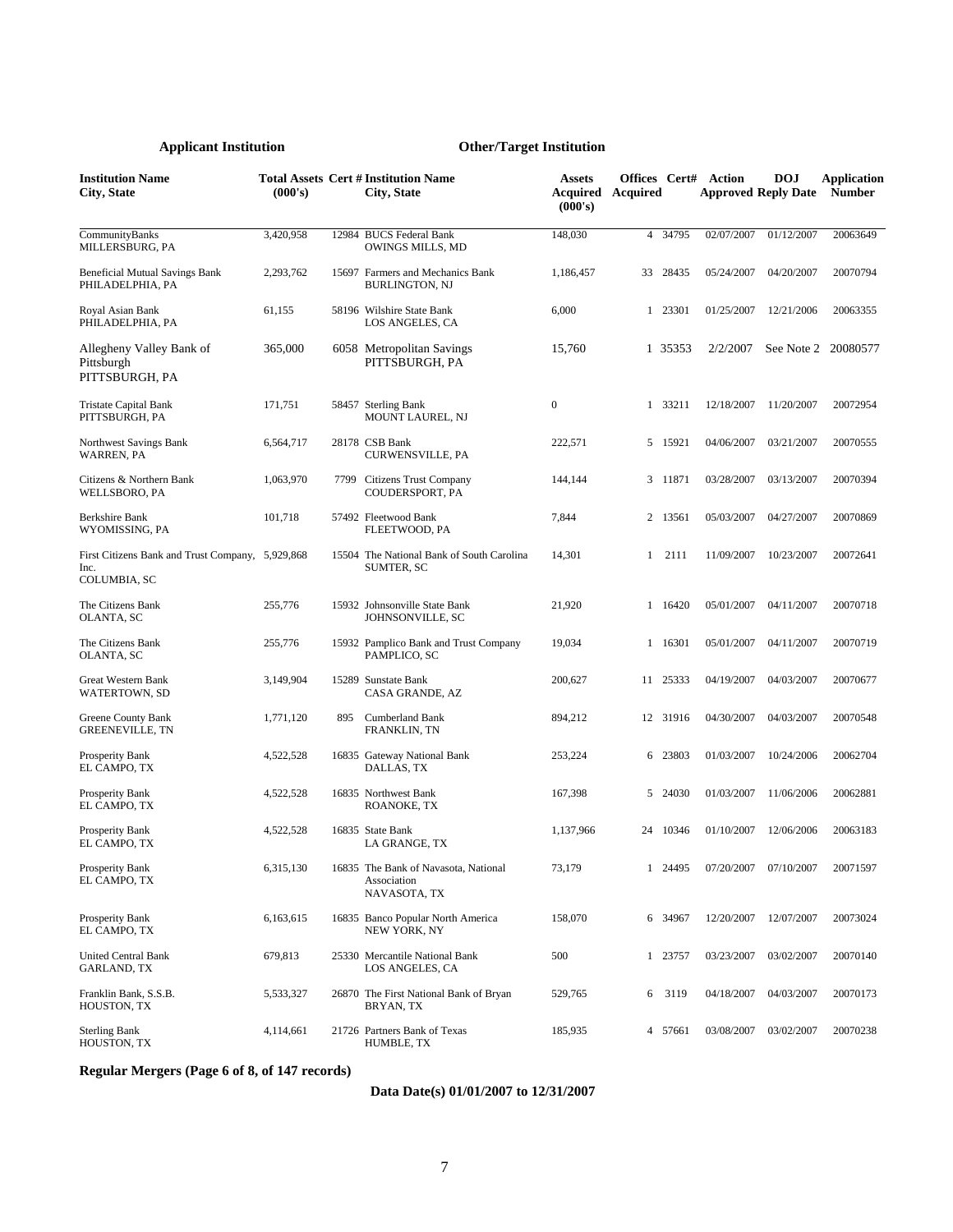| <b>Institution Name</b><br><b>City, State</b>       | (000's)          | <b>Total Assets Cert # Institution Name</b><br><b>City, State</b>         | <b>Assets</b><br><b>Acquired Acquired</b><br>(000's) | Offices Cert#  |                | Action     | <b>DOJ</b><br><b>Approved Reply Date</b> | <b>Application</b><br><b>Number</b> |
|-----------------------------------------------------|------------------|---------------------------------------------------------------------------|------------------------------------------------------|----------------|----------------|------------|------------------------------------------|-------------------------------------|
| <b>Sterling Bank</b><br>HOUSTON, TX                 | 4,411,715        | 21726 First Tennessee Bank, National<br>Association<br><b>MEMPHIS, TN</b> | 93,739                                               | 10             | 4977           | 11/13/2007 | 11/08/2007                               | 20072701                            |
| <b>International Bank of Commerce</b><br>LAREDO, TX | 8,966,456        | 19629 Commercial State Bank<br>SINTON, TX                                 | 54,450                                               | 2              | 1217           | 02/15/2007 | 01/19/2007                               | 20070009                            |
| First Bank & Trust Company<br>LUBBOCK, TX           | 325,214          | 14778 Wilson State Bank<br>WILSON, TX                                     | 47,566                                               |                | 2 14594        | 05/21/2007 | 04/20/2007                               | 20070825                            |
| Platinum Bank<br>LUBBOCK, TX                        | $\boldsymbol{0}$ | 58608 First National Bank of Monahans<br><b>MONAHANS, TX</b>              | 64,769                                               |                | 1 16770        | 05/24/2007 | 03/21/2007                               | 20070484                            |
| Synergy Bank, S.S.B.<br>WACO, TX                    | 96,875           | 34669 First Bank<br>CREVE COEUR, MO                                       | 54,642                                               |                | 2 12229        | 06/29/2007 | 06/21/2007                               | 20071474                            |
| <b>International Bank of Commerce</b><br>ZAPATA, TX | 368,847          | 24961 State Bank & Trust Company<br><b>BEEVILLE, TX</b>                   | 72,680                                               |                | 2 10701        | 02/15/2007 | 01/19/2007                               | 20070012                            |
| Frontier Bank<br>EVERETT, WA                        | 3,494,270        | 22710 Bank of Salem<br>SALEM, OR                                          | 210,158                                              |                | 3 33313        | 11/15/2007 | 11/08/2007                               | 20072733                            |
| First Sound Bank<br>SEATTLE, WA                     | 180,680          | 57799 Puget Sound Leasing Co., Inc.<br><b>BELLEVUE, WA</b>                | 42,201                                               | $\overline{0}$ | $\overline{0}$ | 12/14/2007 | 11/20/2007                               | 20072781                            |
| AmericanWest Bank<br>SPOKANE, WA                    | 1,366,797        | 22441 Far West Bank<br>PROVO, UT                                          | 419,610                                              |                | 16 21987       | 01/09/2007 | 12/18/2006                               | 20063306                            |
| <b>Sterling Savings Bank</b><br>SPOKANE, WA         | 8,624,536        | 32158 Sonoma National Bank<br>SANTA ROSA, CA                              | 1,365,294                                            |                | 13 25911       | 01/25/2007 | 01/12/2007                               | 20063487                            |
| Columbia State Bank<br>TACOMA, WA                   | 2,439,089        | 33826 Town Center Bank<br>PORTLAND, OR                                    | 134,497                                              | 5              | 34469          | 06/26/2007 | 06/21/2007                               | 20071449                            |
| Columbia State Bank<br>TACOMA, WA                   | 2,439,089        | 33826 Mt. Rainier National Bank<br>ENUMCLAW, WA                           | 235,751                                              |                | 7 32996        | 07/02/2007 | 06/21/2007                               | 20071511                            |
| <b>Banner Bank</b><br>WALLA WALLA, WA               | 3,488,551        | 28489 F&M Bank<br>SPOKANE VALLEY, WA                                      | 415,002                                              |                | 13 13375       | 03/28/2007 | 03/21/2007                               | 20070426                            |
| <b>Banner Bank</b><br>WALLA WALLA, WA               | 4,089,837        | 28489 NCW Community Bank<br>WENATCHEE, WA                                 | 100,582                                              |                | 2 35336        | 09/19/2007 | 08/29/2007                               | 20072161                            |
| Royal Bank<br>ELROY, WI                             | 155,310          | 13454 Acuity Bank<br>TOMAH, WI                                            | 44.873                                               |                | 30400          | 01/08/2007 | 12/21/2006                               | 20063330                            |
| Laona State Bank<br>LAONA, WI                       | 107,562          | 11601 Timberwood Bank<br>TOMAH, WI                                        | 23,008                                               |                | 2 15158        | 05/03/2007 | 04/11/2007                               | 20070690                            |
| AnchorBank, fsb<br>MADISON, WI                      | 4,541,857        | 29979 S & C Bank<br>NEW RICHMOND, WI                                      | 406,544                                              |                | 16 14800       | 12/10/2007 | 10/09/2007                               | 20072488                            |
| Marshfield Savings Bank<br>MARSHFIELD, WI           | 175,331          | 28530 Associated Bank, National Association<br><b>GREEN BAY, WI</b>       | 33,030                                               | $\overline{c}$ | 5296           | 08/27/2007 | 07/10/2007                               | 20071743                            |
| Security Bank<br>NEW AUBURN, WI                     | 44,056           | 10015 Farmers State Bank<br>RIDGELAND, WI                                 | 33,934                                               | 2              | 2484           | 01/29/2007 | 12/28/2006                               | 20063401                            |
| <b>Timberwood Bank</b><br>WABENO, WI                | 101.341          | 15158 Acuity Bank<br>TOMAH, WI                                            | 70.594                                               |                | 2 30400        | 01/08/2007 | 12/21/2006                               | 20063343                            |

# **Regular Mergers (Page 7 of 8, of 147 records)**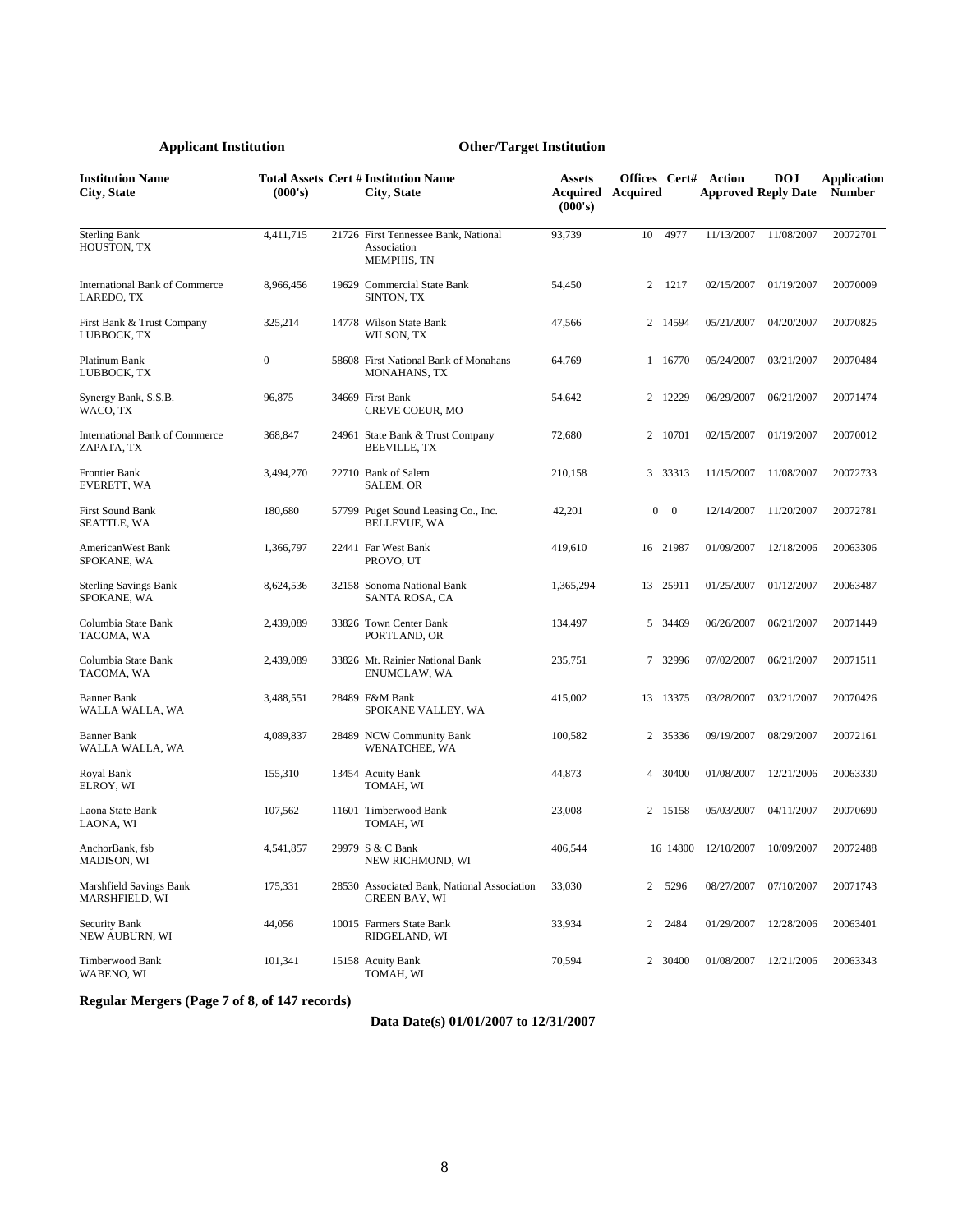| <b>Institution Name</b><br>City, State      | (000's) |       | <b>Total Assets Cert # Institution Name</b><br>City, State          | <b>Assets</b><br>Acquired<br>(000's) | Offices Cert#<br>Acquired |         | Action     | <b>DOJ</b><br><b>Approved Reply Date</b> | Application<br><b>Number</b> |
|---------------------------------------------|---------|-------|---------------------------------------------------------------------|--------------------------------------|---------------------------|---------|------------|------------------------------------------|------------------------------|
| Waukesha State Bank<br>WAUKESHA, WI         | 709,395 | 16160 | Marine Bank<br>WAUWATOSA, WI                                        | 21,885                               |                           | 30187   | 04/11/2007 | 04/04/2007                               | 20070665                     |
| Waumandee State Bank<br>WAUMANDEE, WI       | 82,107  |       | 10384 Associated Bank, National Association<br><b>GREEN BAY, WI</b> | 40,655                               | 5.                        | 5296    | 08/22/2007 | 08/09/2007                               | 20071916                     |
| Chippewa Valley Bank<br>WINTER, WI          | 165,725 |       | 12322 Associated Bank, National Association<br><b>GREEN BAY, WI</b> | 15,825                               | $\overline{2}$            | 5296    | 07/02/2007 | 06/05/2007                               | 20071359                     |
| <b>Woodford State Bank</b><br>WOODFORD, WI  | 149,946 | 10011 | The Park Bank<br>MADISON, WI                                        | 24,000                               |                           | 19608   | 09/04/2007 | 08/29/2007                               | 20072180                     |
| Union Bank, Inc.<br><b>MIDDLEBOURNE, WV</b> | 127,460 | 16620 | The First National Bank of St. Marys<br>ST. MARYS. WV               | 36,028                               |                           | 6798    | 08/30/2007 | 08/29/2007                               | 20072190                     |
| <b>Wyoming State Bank</b><br>LARAMIE, WY    | 21,257  | 58395 | Western Bank of Cheyenne<br><b>CHEYENNE, WY</b>                     | 80,479                               |                           | 2 25154 | 10/05/2007 | 09/14/2007                               | 20072193                     |

**Regular Mergers (Page 8 of 8, of 147 records)**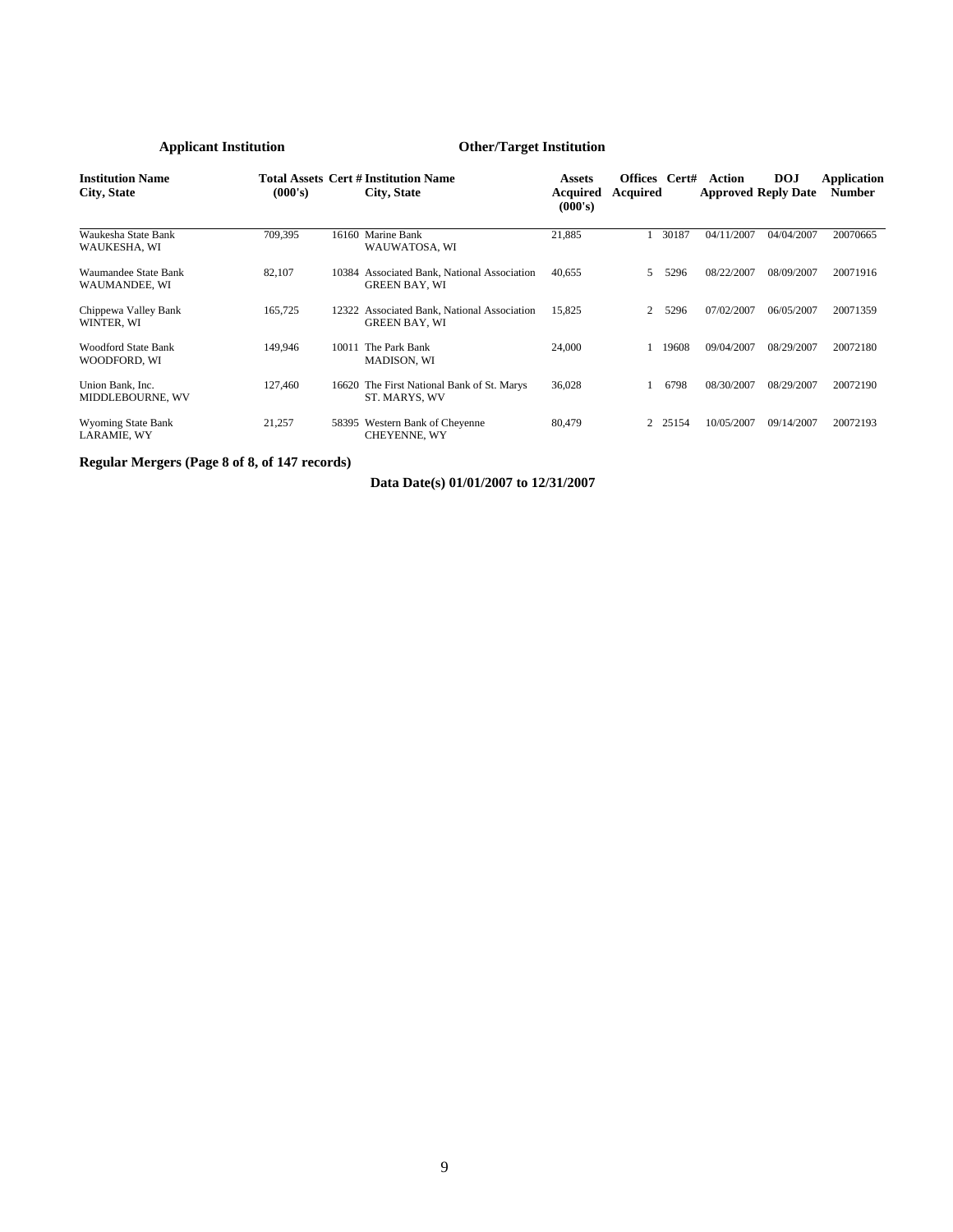# **Corporate Reorganization Mergers**

| дррисант нізицинон                                      |                  | Other/Target msutution                                              |                          |                          |                  |                             |                                                        |                                     |
|---------------------------------------------------------|------------------|---------------------------------------------------------------------|--------------------------|--------------------------|------------------|-----------------------------|--------------------------------------------------------|-------------------------------------|
| <b>Institution Name</b><br>City, State                  | (000's)          | <b>Total Assets Cert # Institution Name</b><br>City, State          | <b>Assets</b><br>(000's) | <b>Acquired Acquired</b> |                  | <b>Offices Cert# Action</b> | <b>DOJ</b><br><b>Approved Reply Date</b><br>See Note 1 | <b>Application</b><br><b>Number</b> |
| <b>Regions Bank</b><br><b>BIRMINGHAM, AL</b>            | 132,667,431      | 12368 RF Trust Company, Inc.<br><b>BIRMINGHAM, AL</b>               | 1,000                    | $\mathbf{1}$             | $\boldsymbol{0}$ | 11/09/2007                  |                                                        | 20072798                            |
| <b>Bank Trust</b><br>MOBILE, AL                         | 998,607          | 26607 BancTrust Company, Inc.<br>MOBILE, AL                         | 2,232                    | 2                        | $\mathbf{0}$     | 11/21/2007                  |                                                        | 20072804                            |
| <b>Bank Trust</b><br>MOBILE, AL                         | 1,029,028        | 26607 The Peoples Bank & Trust Company<br>SELMA, AL                 | 928,342                  | 26                       | 860              | 11/29/2007                  |                                                        | 20072900                            |
| <b>BankTrust</b><br>MOBILE, AL                          | 760,092          | 26607 BankTrust of Alabama<br>EUFAULA, AL                           | 259,308                  | 5                        | 9613             | 04/20/2007                  |                                                        | 20070675                            |
| Farmers Bank & Trust Company<br>MAGNOLIA, AR            | 491,604          | 1291 Southern State Bank<br><b>MALVERN, AR</b>                      | 79,919                   |                          | 3 33456          | 11/01/2007                  |                                                        | 20072629                            |
| Diamond State Bank<br>MURFREESBORO, AR                  | 228,922          | 1527 Arkansas Diamond Bank<br><b>GLENWOOD, AR</b>                   | 127,026                  |                          | 5 13304          | 01/26/2007                  |                                                        | 20063548                            |
| <b>First Security Bank</b><br>SEARCY, AR                | 1,520,503        | 5633 First Security Bank of Mountain Home<br>MOUNTAIN HOME, AR      | 302,269                  | $7^{\circ}$              | 5622             | 10/23/2007                  |                                                        | 20072509                            |
| Mesa Bank<br>MESA, AZ                                   | 162,712          | 34911 East Valley Community Bank<br>CHANDLER, AZ                    | 40,379                   |                          | 1 35188          | 01/05/2007                  |                                                        | 20063331                            |
| First California Bank<br>CAMARILLO, CA                  | 565,186          | 22819 Mercantile National Bank<br>LOS ANGELES, CA                   | 287,139                  |                          | 2 23757          | 06/05/2007                  |                                                        | 20071090                            |
| First California Bank<br>CAMARILLO, CA                  | 565,186          | 22819 South Bay Bank, National Association<br>TORRANCE, CA          | 251,121                  |                          | 2 23786          | 06/05/2007                  |                                                        | 20071265                            |
| Rabobank, National Association<br>EL CENTRO, CA         | 7,891,124        | 23364 Mid-Coast Land Company<br>ROSEVILLE, CA                       | $\boldsymbol{0}$         | $\mathbf{0}$             | $\mathbf{0}$     | 12/21/2007                  |                                                        | 20080039                            |
| Rabobank, National Association<br>EL CENTRO, CA         | 7,891,124        | 23364 MSB Properties, Inc.<br>ROSEVILLE, CA                         | $\boldsymbol{0}$         | $\boldsymbol{0}$         | $\mathbf{0}$     | 12/21/2007                  |                                                        | 20080040                            |
| Pine River Valley Bank<br>BAYFIELD, CO                  | 117,892          | 22497 First National Bank of Lake City &<br>Creede<br>LAKE CITY, CO | 37,173                   |                          | 2 24575          | 01/23/2007                  |                                                        | 20063506                            |
| FirstBank of Northern Colorado<br>FORT COLLINS, CO      | 210,583          | 33799 FirstBank of Greeley<br>GREELEY, CO                           | 44,191                   |                          | 2 34307          | 06/28/2007                  |                                                        | 20071404                            |
| CNLBank, Southwest Florida<br><b>BONITA SPRINGS, FL</b> | $\boldsymbol{0}$ | 58557 CNLBank<br>ORLANDO, FL                                        | 34,294                   |                          | 2 34427          | 03/02/2007                  |                                                        | 20063251                            |
| The Bank of Inverness<br><b>INVERNESS, FL</b>           | 223,837          | 5676 The Hernando County Bank<br><b>BROOKSVILLE, FL</b>             | 53,990                   |                          | 2 27135          | 12/31/2007                  |                                                        | 20073099                            |
|                                                         |                  | Crystal River Bank<br>CRYSTAL RIVER, FL                             | 54,485                   |                          | 2 17295          |                             |                                                        |                                     |
|                                                         |                  | Homosassa Springs Bank<br>HOMOSASSA, FL                             | 62,049                   |                          | 1 20317          |                             |                                                        |                                     |
| The Bank of Inverness<br><b>INVERNESS, FL</b>           | 223,837          | 5676 Dunnellon State Bank<br>DUNNELLON, FL                          | 62,446                   |                          | 1 16458          | 12/31/2007                  |                                                        | 20073115                            |
| Florida Choice Bank<br>MOUNT DORA, FL                   | 536,358          | 34954 Public Bank<br>SAINT CLOUD, FL                                | 424,008                  |                          | 8 23410          | 05/14/2007                  |                                                        | 20070793                            |

## **Applicant Institution Other/Target Institution**

**Corporate Reorganization Mergers (Page 1 of 7, of 132 records)**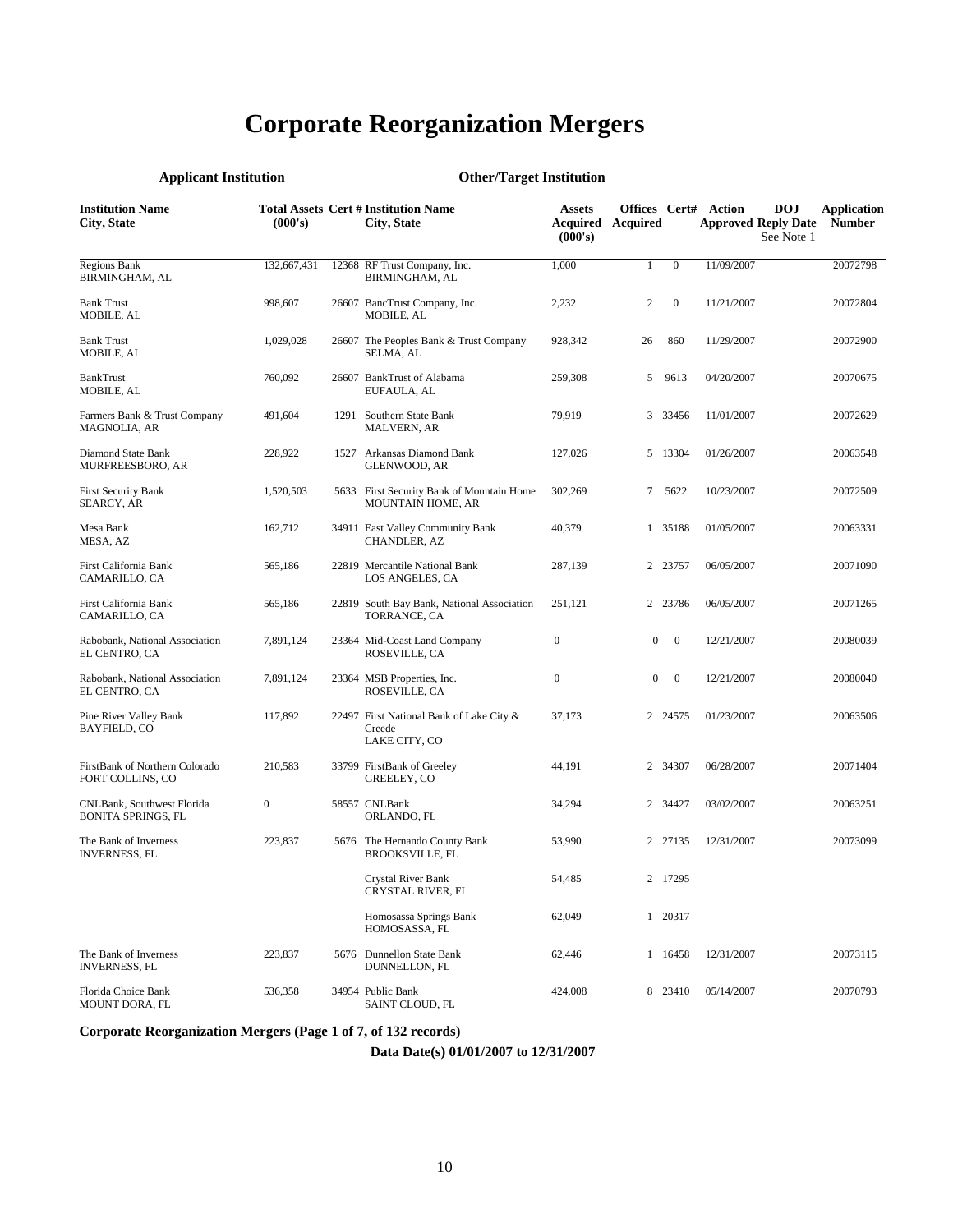| <b>Institution Name</b><br>City, State               | (000's)          |      | <b>Total Assets Cert # Institution Name</b><br>City, State                       | <b>Assets</b><br>Acquired<br>(000's) | Offices Cert#<br>Acquired |                          | Action<br><b>Approved Reply Date</b> | <b>DOJ</b><br>See Note 1 | <b>Application</b><br><b>Number</b> |
|------------------------------------------------------|------------------|------|----------------------------------------------------------------------------------|--------------------------------------|---------------------------|--------------------------|--------------------------------------|--------------------------|-------------------------------------|
| Vision Bank<br>PANAMA CITY, FL                       | 331,084          | 5668 | Vision Bank<br><b>GULF SHORES, AL</b>                                            | 480,832                              | $7\phantom{.0}$           | 35374                    | 06/18/2007                           |                          | 20071365                            |
| Florida Shores Bank - Southwest<br>VENICE, FL        | $\boldsymbol{0}$ |      | Florida Shores Bank - Southeast<br>POMPANO BEACH, FL                             | 6,500                                |                           | 1 58331                  | 08/09/2007                           |                          | 20072801                            |
| Bank of North Georgia<br>ALPHARETTA, GA              | 4,118,348        |      | 31203 First Nation Bank<br>COVINGTON, GA                                         | 494,351                              |                           | 8 18869                  | 07/30/2007                           |                          | 20071708                            |
| Bank of North Georgia<br>ALPHARETTA, GA              | 4,118,348        |      | 31203 Peachtree National Bank<br>PEACHTREE CITY, GA                              | 250,183                              |                           | 7 26805                  | 07/30/2007                           |                          | 20071709                            |
| <b>Invesco National Trust Company</b><br>ATLANTA, GA | 23,610           |      | 91325 Invesco Interim National Association<br>ATLANTA, GA                        | $\boldsymbol{0}$                     | 0                         | $\bf{0}$                 | 11/29/2007                           |                          | 20072725                            |
|                                                      |                  |      | Atlantic Trust Company, National<br>Association<br>CHICAGO, IL                   | 144,353                              |                           | 12 58118                 |                                      |                          |                                     |
| The Buckhead Community Bank<br>ATLANTA, GA           | 566,823          |      | 34663 First National Bank of Forsyth County<br><b>CUMMING, GA</b>                | 202,840                              |                           | 2 57680                  | 06/22/2007                           |                          | 20071288                            |
| United Community Bank<br><b>BLAIRSVILLE, GA</b>      | 5,982,196        |      | 16889 First Bank of the South<br>LAWRENCEVILLE, GA                               | 674,916                              |                           | 5 35390                  | 04/09/2007                           |                          | 20071263                            |
| The Heritage Bank<br>HINESVILLE, GA                  | 392,820          | 193  | Peoples Bank<br><b>BLACKSHEAR, GA</b>                                            | 200,204                              |                           | 3 16498                  | 08/13/2007                           |                          | 20071805                            |
| <b>Atlantic Southern Bank</b><br>MACON, GA           | 545,944          |      | 57213 First Community Bank of Georgia<br>ROBERTA, GA                             | 72,353                               |                           | 3 34580                  | 01/18/2007                           |                          | 20063470                            |
| Fidelity Bank & Trust<br>DYERSVILLE, IA              | 118,057          |      | 14382 Valley State Bank<br><b>GUTTENBERG, IA</b>                                 | 33,994                               |                           | 1 34224                  | 01/16/2007                           |                          | 20063403                            |
| The State Bank of Annawan<br>ANNAWAN, IL             | 36,219           |      | 10880 First Mid-America Bancorp, Inc.<br>ANNAWAN, IL                             | 4                                    | $\boldsymbol{0}$          | $\bf{0}$                 | 07/02/2007                           |                          | 20071562                            |
| The Bank of Herrin<br>HERRIN, IL                     | 143,736          |      | 15486 Carterville State and Savings Bank<br>CARTERVILLE, IL                      | 46,894                               |                           | 2 11310                  | 01/15/2007                           |                          | 20063369                            |
| Prairie State Bank and Trust<br>MOUNT ZION, IL       | 226,989          |      | 27362 The Bank<br>CHARLESTON, IL                                                 | 120,673                              |                           | 4 21164                  | 10/15/2007                           |                          | 20072434                            |
|                                                      |                  |      | The Farmers and Merchants State Bank of 81,917<br>Virden, Illinois<br>VIRDEN, IL |                                      |                           | 4 12705                  |                                      |                          |                                     |
| <b>BankOrion</b><br>ORION, IL                        | 244,639          |      | 11739 The State Bank of Annawan<br>ANNAWAN, IL                                   | 38,994                               |                           | 1 10880                  | 08/17/2007                           |                          | 20071959                            |
| Busey Bank<br>URBANA, IL                             | 2.039.781        |      | 16450 Main Street Bank & Trust<br>CHAMPAIGN, IL                                  | 1,520,513                            |                           | 21 10842                 | 10/05/2007                           |                          | 20072348                            |
| Petefish, Skiles & Co.<br>VIRGINIA, IL               | 102,696          |      | 10829 Peoples State Bank of Chandlerville<br>CHANDLERVILLE, IL                   | 41,876                               |                           | 2 21152                  | 02/22/2007                           |                          | 20070152                            |
| First Bank of Berne<br>BERNE, IN                     | 382,892          |      | 9288 First Berne Holdings, Inc.<br>LAS VEGAS, NV                                 | $\boldsymbol{0}$                     | 0                         | $\overline{\phantom{0}}$ | 01/30/2007                           |                          | 20070042                            |
| Alliance Bank<br>FRANCESVILLE, IN                    | 227,789          | 197  | PSB Francesville Investments, Inc.<br>LAS VEGAS, NV                              | $\boldsymbol{0}$                     | 0                         | $\overline{\mathbf{0}}$  | 12/21/2007                           |                          | 20073180                            |

**Corporate Reorganization Mergers (Page 2 of 7, of 132 records)**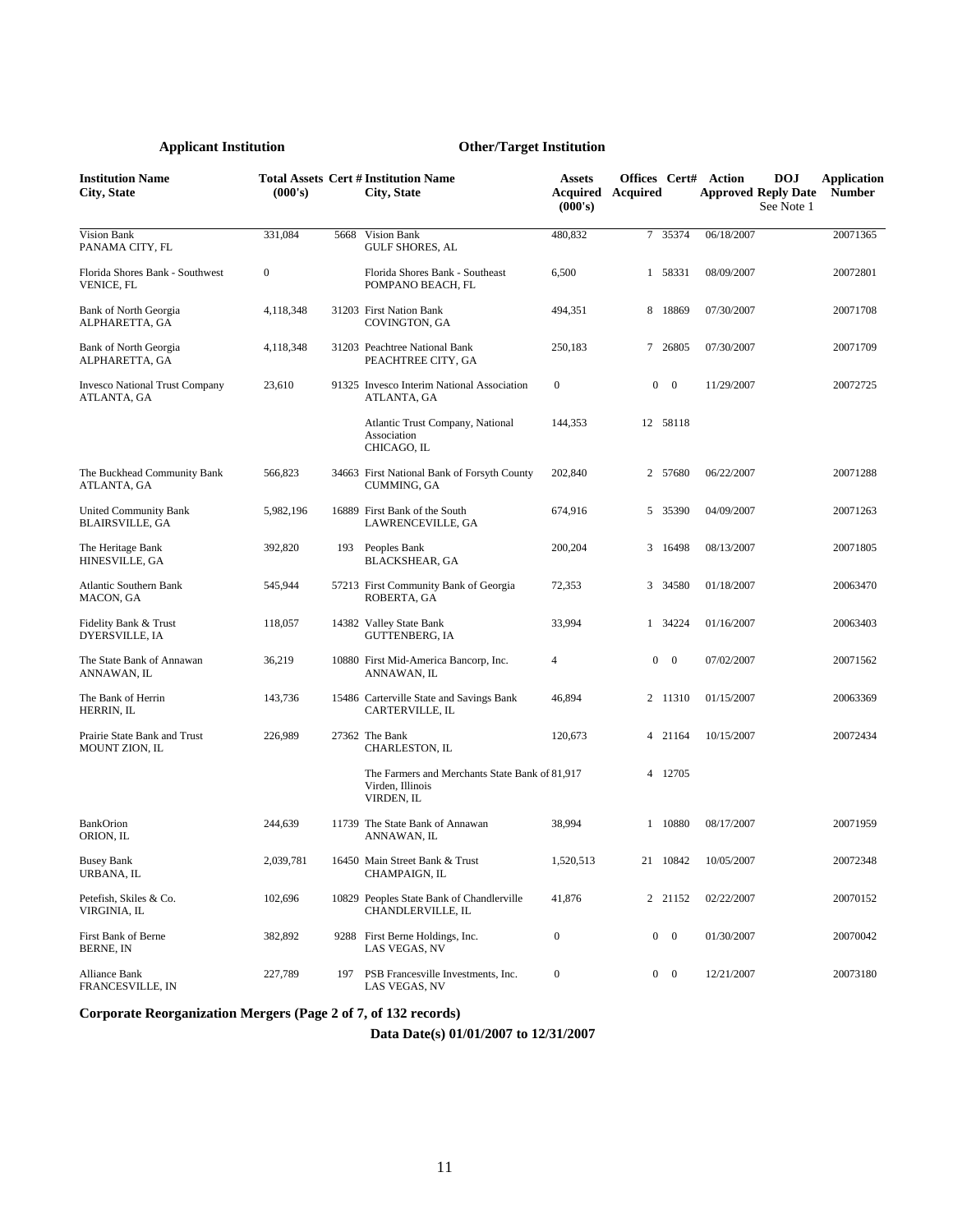| <b>Institution Name</b><br>City, State                                | (000's)          |      | <b>Total Assets Cert # Institution Name</b><br>City, State         | <b>Assets</b><br><b>Acquired Acquired</b><br>(000's) |                |                  | <b>Offices Cert# Action</b><br><b>Approved Reply Date</b> | <b>DOJ</b><br>See Note 1 | <b>Application</b><br><b>Number</b> |
|-----------------------------------------------------------------------|------------------|------|--------------------------------------------------------------------|------------------------------------------------------|----------------|------------------|-----------------------------------------------------------|--------------------------|-------------------------------------|
| MainSource Bank<br><b>GREENSBURG, IN</b>                              | 1,521,025        | 5766 | MainSource Bank - Hobart<br>HOBART, IN                             | 231,052                                              | 6              | 29026            | 04/19/2007                                                |                          | 20070627                            |
| MainSource Bank<br><b>GREENSBURG. IN</b>                              | 1,504,211        |      | 5766 MainSource Bank - Crawfordsville<br><b>CRAWFORDSVILLE, IN</b> | 273,687                                              |                | 6 30205          | 07/23/2007                                                |                          | 20071663                            |
| The La Porte Savings Bank<br>LA PORTE, IN                             | 252,016          |      | 9538 LaPorte Interim Bank II<br><b>LA PORTE. IN</b>                | $\boldsymbol{0}$                                     | $\overline{0}$ | $\mathbf{0}$     | 08/15/2007                                                |                          | 20071688                            |
| The La Porte Savings Bank<br>LA PORTE, IN                             | 252,016          |      | 9538 City Savings Bank<br>MICHIGAN CITY, IN                        | 130,480                                              |                | 3 27849          | 08/15/2007                                                |                          | 20072181                            |
| West End Bank, S.B.<br>RICHMOND, IN                                   | 162,102          |      | 28807 West End Interim Bank II<br>RICHMOND, IN                     | $\mathbf{0}$                                         | $\overline{0}$ | $\mathbf{0}$     | 04/12/2007                                                |                          | 20070444                            |
| Centier Bank<br>WHITING, IN                                           | 1,660,337        |      | 12854 Centier Investments, Nevada<br>HENDERSON, NV                 | $\mathbf{0}$                                         | $\overline{0}$ | $\overline{0}$   | 05/29/2007                                                |                          | 20070999                            |
| Scandia State Bank of Scandia, Kansas<br><b>SCANDIA, KS</b>           | 23,379           |      | 17636 First National Bank in Belleville<br><b>BELLEVILLE, KS</b>   | 86,263                                               | 3              | 4628             | 04/10/2007                                                |                          | 20071782                            |
| Citizens Union Bank of Shelbyville<br>SHELBYVILLE, KY                 | 563,746          |      | 5840 Fort Knox National Bank<br>RADCLIFF, KY                       | 36,726                                               |                | 1 18178          | 05/04/2007                                                |                          | 20071775                            |
| <b>First Guaranty Bank</b><br>HAMMOND, LA                             | 728,587          |      | 14028 Homestead Bank<br>PONCHATOULA, LA                            | 131,800                                              |                | 2 29531          | 07/11/2007                                                |                          | 20071418                            |
| Danversbank<br>DANVERS, MA                                            | 1,261,496        |      | 90185 Danvers Bancorp, Inc.<br>DANVERS, MA                         | 1,433                                                |                | $\boldsymbol{0}$ | 10/31/2007                                                |                          | 20072633                            |
| BankFive<br><b>FALL RIVER, MA</b>                                     | 607,212          |      | 23286 Luzo Community Bank<br>NEW BEDFORD, MA                       | 65,993                                               | $\overline{2}$ | 22893            | 05/24/2007                                                |                          | 20070985                            |
| Marlborough Interim Savings Bank (in<br>formation)<br>MARLBOROUGH, MA | $\mathbf{0}$     |      | Marlborough Savings Bank<br>MARLBOROUGH, MA                        | 280,258                                              |                | 4 90235          | 02/21/2007                                                |                          | 20062591                            |
| Spencer Interim Subsidiary Bank<br>SPENCER, MA                        | $\boldsymbol{0}$ |      | <b>Spencer Savings Bank</b><br>SPENCER, MA                         | 304,896                                              |                | 6 90282          | 04/12/2007                                                |                          | 20063577                            |
| <b>Bristol County Savings Bank</b><br>TAUNTON, MA                     | 1,121,127        |      | 23622 Anawon Trust, National Association<br>ATTLEBORO, MA          | 4,096                                                |                | 0 33133          | 07/03/2007                                                |                          | 20071573                            |
| Bay State Interim Subsidiary Bank<br>WORCESTER, MA                    | $\mathbf{0}$     |      | <b>Bay State Savings Bank</b><br>WORCESTER, MA                     | 295,270                                              | $7^{\circ}$    | 90311            | 04/02/2007                                                |                          | 20063417                            |
| Bangor Savings Bank (in formation)<br><b>BANGOR, ME</b>               | $\boldsymbol{0}$ |      | <b>Bangor Savings Bank</b><br><b>BANGOR, ME</b>                    | 1,944,830                                            |                | 44 18408         | 04/03/2007                                                |                          | 20063611                            |
| Community State Bank of St. Charles<br>SAINT CHARLES, MI              | 131,856          |      | 15868 The Montrose State Bank<br>MONTROSE, MI                      | 60,880                                               |                | 4 12436          | 11/09/2007                                                |                          | 20072814                            |
| Rural American Bank - Braham<br>BRAHAM, MN                            | 40,422           |      | 5099 The First National Bank of Pine City<br>PINE CITY, MN         | 55,301                                               | 1              | 5226             | 09/10/2007                                                |                          | 20072108                            |
| Citizens State Bank of Clara City<br>CLARA CITY, MN                   | 271,333          |      | 1402 Yellow Medicine County Bank<br><b>GRANITE FALLS, MN</b>       | 85,173                                               | 3              | 8854             | 03/19/2007                                                |                          | 20070266                            |
| American Alliance Bank<br>LAKE CITY, MN                               | 166,065          |      | 10973 Alliance Bank<br>NEW ULM, MN                                 | 430,740                                              | 10             | 1932             | 02/20/2007                                                |                          | 20063520                            |

**Corporate Reorganization Mergers (Page 3 of 7, of 132 records)**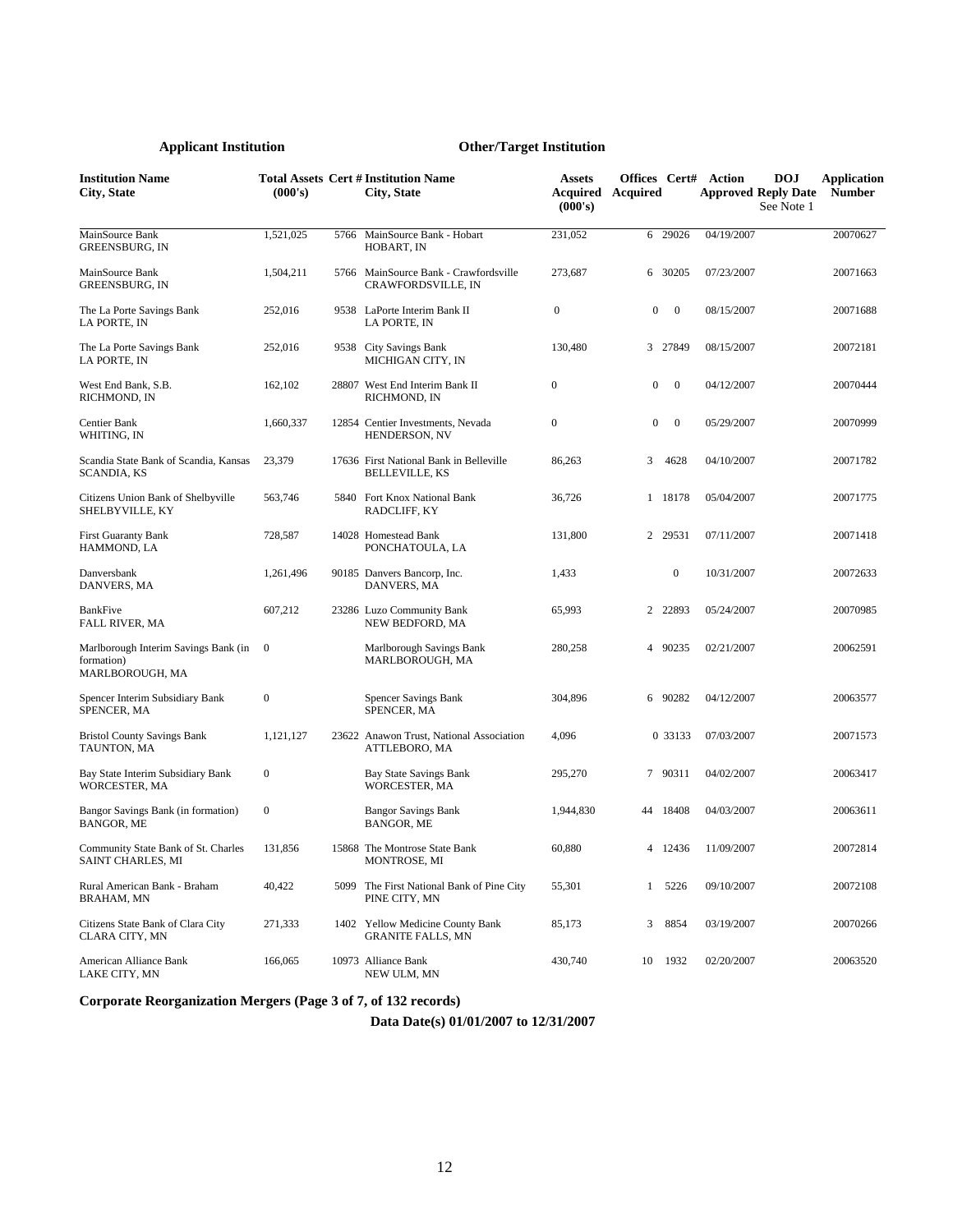| <b>Institution Name</b><br><b>City, State</b>                | (000's)     |      | <b>Total Assets Cert # Institution Name</b><br>City, State       | <b>Assets</b><br><b>Acquired</b> Acquired<br>(000's) |                  |                | <b>Offices Cert# Action</b><br><b>DOJ</b><br><b>Approved Reply Date</b><br>See Note 1 | <b>Application</b><br><b>Number</b> |
|--------------------------------------------------------------|-------------|------|------------------------------------------------------------------|------------------------------------------------------|------------------|----------------|---------------------------------------------------------------------------------------|-------------------------------------|
| Minnwest Bank Metro<br>ROCHESTER, MN                         | 49,451      |      | 17898 Minnwest Capital Corporation<br>MINNETONKA, MN             |                                                      | $\boldsymbol{0}$ | $\mathbf{0}$   | 07/16/2007                                                                            | 20071088                            |
|                                                              |             |      | Minnwest Bank Central<br>MONTEVIDEO, MN                          | 113,191                                              | 3                | 1398           | 07/16/2007                                                                            |                                     |
| Community Bank, Amory<br>AMORY, MS                           | 168,130     |      | 11438 Community Bank, National Association<br><b>MEMPHIS, TN</b> | 296,318                                              |                  | 6 34688        | 03/12/2007                                                                            | 20070317                            |
| Community Bank, Coast<br><b>BILOXI, MS</b>                   | 322,042     |      | 34121 First National Bank of Lucedale<br>LUCEDALE, MS            | 71,204                                               | $\overline{2}$   | 20329          | 09/10/2007                                                                            | 20072158                            |
| <b>BancorpSouth Bank</b><br>TUPELO, MS                       | 12,106,740  |      | 11813 The Signature Bank<br>SPRINGFIELD, MO                      | 955,703                                              |                  | 7 34505        | 06/14/2007                                                                            | 20071209                            |
| <b>Renasant Bank</b><br>TUPELO, MS                           | 2,606,425   |      | 12437 Capital Bank & Trust Company<br>NASHVILLE, TN              | 564,071                                              | $7\phantom{.0}$  | 33902          | 05/23/2007                                                                            | 20071012                            |
| <b>Crescent State Bank</b><br>CARY, NC                       | 540,143     |      | 35006 Port City Capital Bank<br>WILMINGTON, NC                   | 210,763                                              |                  | 1 57350        | 05/08/2007                                                                            | 20070645                            |
| The East Carolina Bank<br><b>ENGELHARD, NC</b>               | 598,826     |      | 2017 ECB Realty, Inc<br><b>ENGELHARD, NC</b>                     | 2,301                                                | $\boldsymbol{0}$ | $\overline{0}$ | 01/24/2007                                                                            | 20063481                            |
| <b>Lexington State Bank</b><br>LEXINGTON, NC                 | 1,018,090   |      | 16799 FNB Southeast<br>REIDSVILLE, NC                            | 984,770                                              | 15               | 4906           | 10/22/2007                                                                            | 20072045                            |
| Bank of the Carolinas<br>MOCKSVILLE, NC                      | 472,843     |      | 34903 Randolph Bank & Trust Company<br>ASHEBORO, NC              | 281,289                                              | $7^{\circ}$      | 22746          | 10/15/2007                                                                            | 20073313                            |
| Cooperative Bank<br>WILMINGTON, NC                           | 864,752     |      | 27837 Bank of Jefferson<br>JEFFERSON, SC                         | 14,430                                               |                  | 1 16469        | 07/31/2007                                                                            | 20071723                            |
| <b>Branch Banking and Trust Company</b><br>WINSTON SALEM, NC | 117,134,085 |      | 9846 Coastal Federal Bank<br>MYRTLE BEACH, SC                    | 1,663,025                                            | 19               | 30683          | 05/01/2007                                                                            | 20070599                            |
| First Bank & Trust Company<br>COZAD, NE                      | 150,245     |      | 5394 First State Bank<br><b>IMPERIAL, NE</b>                     | 31,272                                               | $\mathbf{1}$     | 8603           | 06/08/2007                                                                            | 20070895                            |
| Pinnacle Bank<br>LINCOLN, NE                                 | 1,840,374   |      | 10634 First National Bank<br><b>ABILENE, KS</b>                  | 97,933                                               | 4                | 4609           | 02/07/2007                                                                            | 20063625                            |
| Pinnacle Bank<br>LINCOLN, NE                                 | 2,003,202   |      | 10634 Farmers and Merchants Bank<br><b>IMPERIAL, NE</b>          | 51,394                                               |                  | 1 12492        | 06/29/2007                                                                            | 20071446                            |
| Farmers and Merchants Bank<br>MILFORD, NE                    | 191,902     |      | 16810 Kearney State Bank and Trust Company<br><b>KEARNEY, NE</b> | 134,174                                              |                  | 1 22191        | 12/19/2007                                                                            | 20073025                            |
| Otoe County Bank & Trust Company<br>NEBRASKA CITY, NE        | 77,083      |      | 33450 Citizens State Bank<br>OAKLAND, IA                         | 81,634                                               | $\mathbf{1}$     | 5810           | 04/05/2007                                                                            | 20070643                            |
| Merrimack County Savings Bank<br>CONCORD, NH                 | 424,873     |      | 17960 Bow Mills Bank and Trust<br>BOW, NH                        | 124,719                                              |                  | 3 27437        | 03/26/2007                                                                            | 20070731                            |
| Ocean Bank<br>PORTSMOUTH, NH                                 | 1,596,494   | 4264 | Community Bank and Trust Company<br>WOLFEBORO, NH                | 415,324                                              |                  | 8 33011        | 09/28/2007                                                                            | 20072396                            |
| <b>Skylands Community Bank</b><br>HACKETTSTOWN, NJ           | 608,768     |      | 33141 Somerset Valley Bank<br>SOMERVILLE, NJ                     | 575,347                                              |                  | 13 33540       | 03/28/2007                                                                            | 20070446                            |

**Corporate Reorganization Mergers (Page 4 of 7, of 132 records)**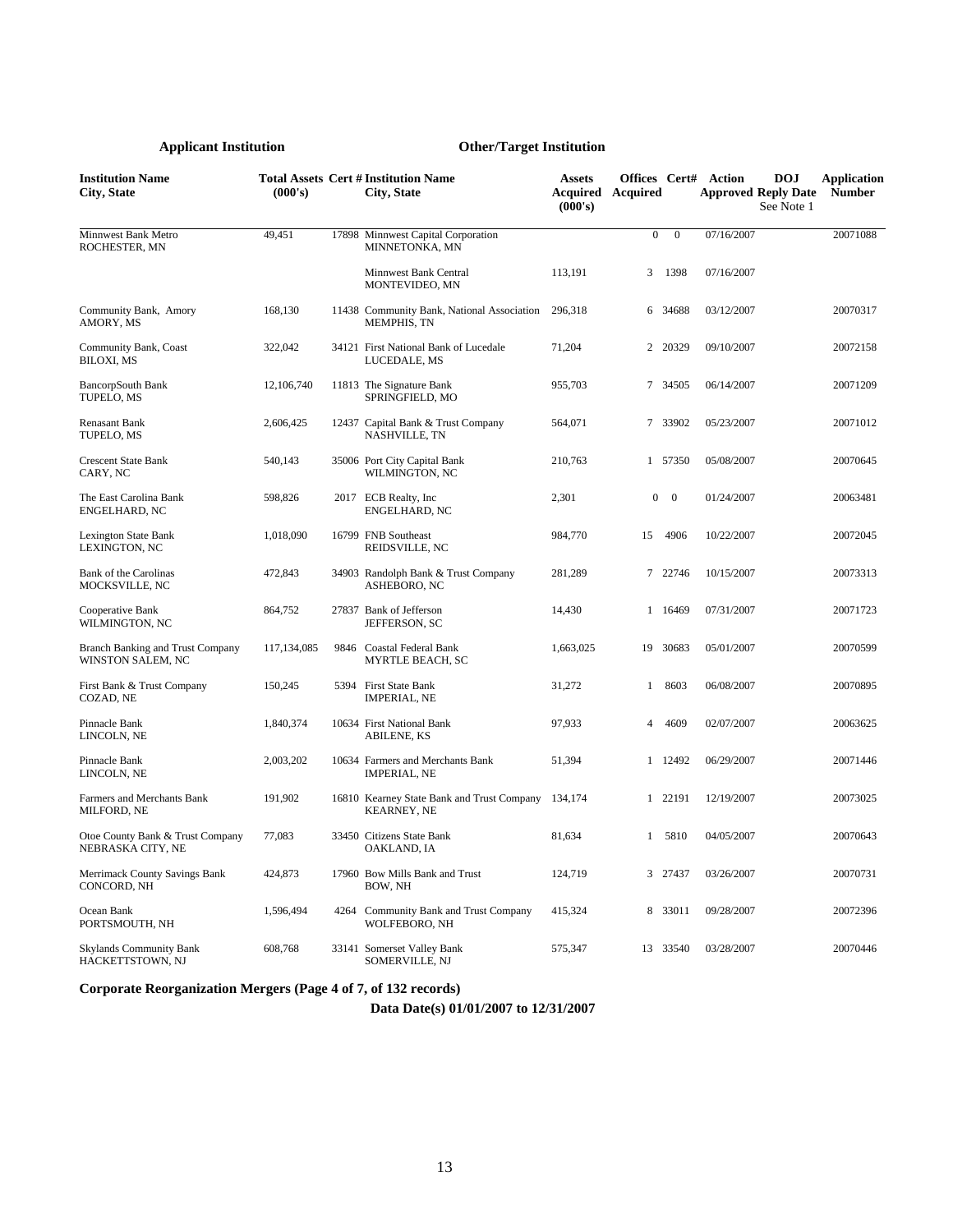| <b>Institution Name</b><br>City, State                                      | (000's)                      |      | <b>Total Assets Cert # Institution Name</b><br>City, State                 | <b>Assets</b><br>(000's) | <b>Acquired Acquired</b> |                  | <b>Offices Cert# Action</b><br><b>Approved Reply Date</b> | <b>DOJ</b><br>See Note 1 | Application<br><b>Number</b> |
|-----------------------------------------------------------------------------|------------------------------|------|----------------------------------------------------------------------------|--------------------------|--------------------------|------------------|-----------------------------------------------------------|--------------------------|------------------------------|
| Citibank, National Association<br>LAS VEGAS, NV                             | 1,233,325,00<br>$\mathbf{0}$ | 7213 | Banco de Chile<br><b>NEW YORK, NY</b>                                      | 921,000                  | 2                        | $\boldsymbol{0}$ | 12/17/2007                                                |                          | 20073309                     |
| Charles Schwab Bank, National<br>Association<br>RENO, NV                    | 11,522,817                   |      | 57450 The Charles Schwab Trust Company<br>SAN FRANCISCO, CA                | 35,256                   | $\boldsymbol{0}$         | $\mathbf{0}$     | 12/12/2007                                                |                          | 20072277                     |
| First Independent Bank of Nevada<br>RENO, NV                                | 530,705                      |      | 35202 Bank of Nevada<br>LAS VEGAS, NV                                      | 57,794                   | 0                        | 33897            | 06/07/2007                                                |                          | 20071163                     |
| Citizens Bank, N.A.<br>ALBANY, NY                                           | 17,208,149                   |      | 57957 CCO Mortgage Corp<br><b>GLEN ALLEN, VA</b>                           | 1,021,000                | $\boldsymbol{0}$         | $\bf{0}$         | 07/23/2007                                                |                          | 20072029                     |
| State Bank of Chittenango<br>CHITTENANGO, NY                                | 19,282                       |      | 12940 The National Bank of Vernon<br><b>VERNON, NY</b>                     | 7,588                    | 0                        | 7334             | 03/08/2007                                                |                          | 20063357                     |
| United States Trust Company, National 10,451<br>Association<br>NEW YORK, NY |                              |      | 34061 Co-op Holdings, Inc.<br>LAS VEGAS, NV                                | 0                        | $\boldsymbol{0}$         | $\mathbf{0}$     | 05/25/2007                                                |                          | 20071063                     |
| United States Trust Company, National 10,451<br>Association<br>NEW YORK, NY |                              |      | 34061 UST Mortgage Company<br>JACKSONVILLE, FL                             | $\boldsymbol{0}$         | $\boldsymbol{0}$         | $\mathbf{0}$     | 05/25/2007                                                |                          | 20071064                     |
| U.S. Bank National Association<br>CINCINNATI, OH                            | 215,893,215                  |      | 6548 U.S. Bancorp Licensing, Inc.<br>MINNEAPOLIS, MN                       | $\boldsymbol{0}$         | 0                        | $\mathbf{0}$     | 02/12/2007                                                |                          | 20063610                     |
| U.S. Bank National Association<br>CINCINNATI, OH                            | 225,976,029                  |      | 6548 USB Capital Funding Corp.<br>LAS VEGAS, NV                            | 382,260                  | 0                        | $\mathbf{0}$     | 12/19/2007                                                |                          | 20073059                     |
| Keybank National Association<br>CLEVELAND, OH                               | 89,930,240                   |      | 17534 Tuition Management Systems, Inc.<br><b>WARWICK, RI</b>               | 100,139                  | $\boldsymbol{0}$         | $\mathbf{0}$     | 12/06/2007                                                |                          | 20072897                     |
| JPMorgan Chase Bank, National<br>Association<br><b>COLUMBUS, OH</b>         | 1,224,104,00<br>$\mathbf{0}$ | 628  | Liberty Payment Services, Inc.<br>LOUISVILLE, KY                           | 22,832                   | $\boldsymbol{0}$         | $\boldsymbol{0}$ | 08/07/2007                                                |                          | 20071836                     |
| The State Bank and Trust Company<br>DEFIANCE, OH                            | 452,509                      |      | 13339 Reliance Financial Services, National<br>Association<br>DEFIANCE, OH | $\boldsymbol{0}$         | $\overline{0}$           | 34544            | 02/23/2007                                                |                          | 20070174                     |
| The Citizens Savings Bank<br><b>MARTINS FERRY, OH</b>                       | 302,719                      |      | 9463 The Glouster Community Bank<br>LANCASTER, OH                          | 110,813                  |                          | 5 16317          | 04/18/2007                                                |                          | 20070639                     |
| <b>ONB Bank and Trust Company</b><br>TULSA, OK                              | 491,759                      |      | 35348 Community Bank & Trust Company<br>TULSA, OK                          | 152,051                  |                          | 2 17076          | 08/02/2007                                                |                          | 20071786                     |
| <b>ONB Bank and Trust Company</b><br>TULSA, OK                              | 621,094                      |      | 35348 Pinnacle Mortgage Corporation<br>TULSA, OK                           | 0                        | 0                        | $\mathbf{0}$     | 12/04/2007                                                |                          | 20073000                     |
| National Penn Bank<br>BOYERTOWN, PA                                         | 5,592,007                    |      | 7414 Penn 1st Financial Services, Inc.<br>EXTON, PA                        | 3,649                    | $\overline{0}$           | $\mathbf{0}$     | 12/12/2007                                                |                          | 20072934                     |
| National Penn Bank<br>BOYERTOWN, PA                                         | 5,736,333                    |      | 7414 Penn Securities, Inc.<br>WYOMISSING, PA                               | 56                       | $\mathbf{0}$             | $\overline{0}$   | 12/26/2007                                                |                          | 20072968                     |
| Fulton Bank<br>LANCASTER, PA                                                | 5,707,068                    |      | 7551 Lebanon Valley Farmers Bank<br>LEBANON, PA                            | 786,403                  | 12                       | 6054             | 05/02/2007                                                |                          | 20070818                     |
| Fulton Bank<br>LANCASTER, PA                                                | 5,750,069                    |      | 7551 Resource Bank<br>VIRGINIA BEACH, VA                                   | 1,440,456                |                          | 7 27322          | 12/11/2007                                                |                          | 20072903                     |
| <b>Banco Santander Puerto Rico</b><br>SAN JUAN, PR                          | 8,282,369                    |      | 20828 Santander Mortgage Corporation<br>SAN JUAN, PR                       | 160,447                  |                          | $0 \quad 0$      | 12/06/2007                                                |                          | 20072901                     |

**Corporate Reorganization Mergers (Page 5 of 7, of 132 records)**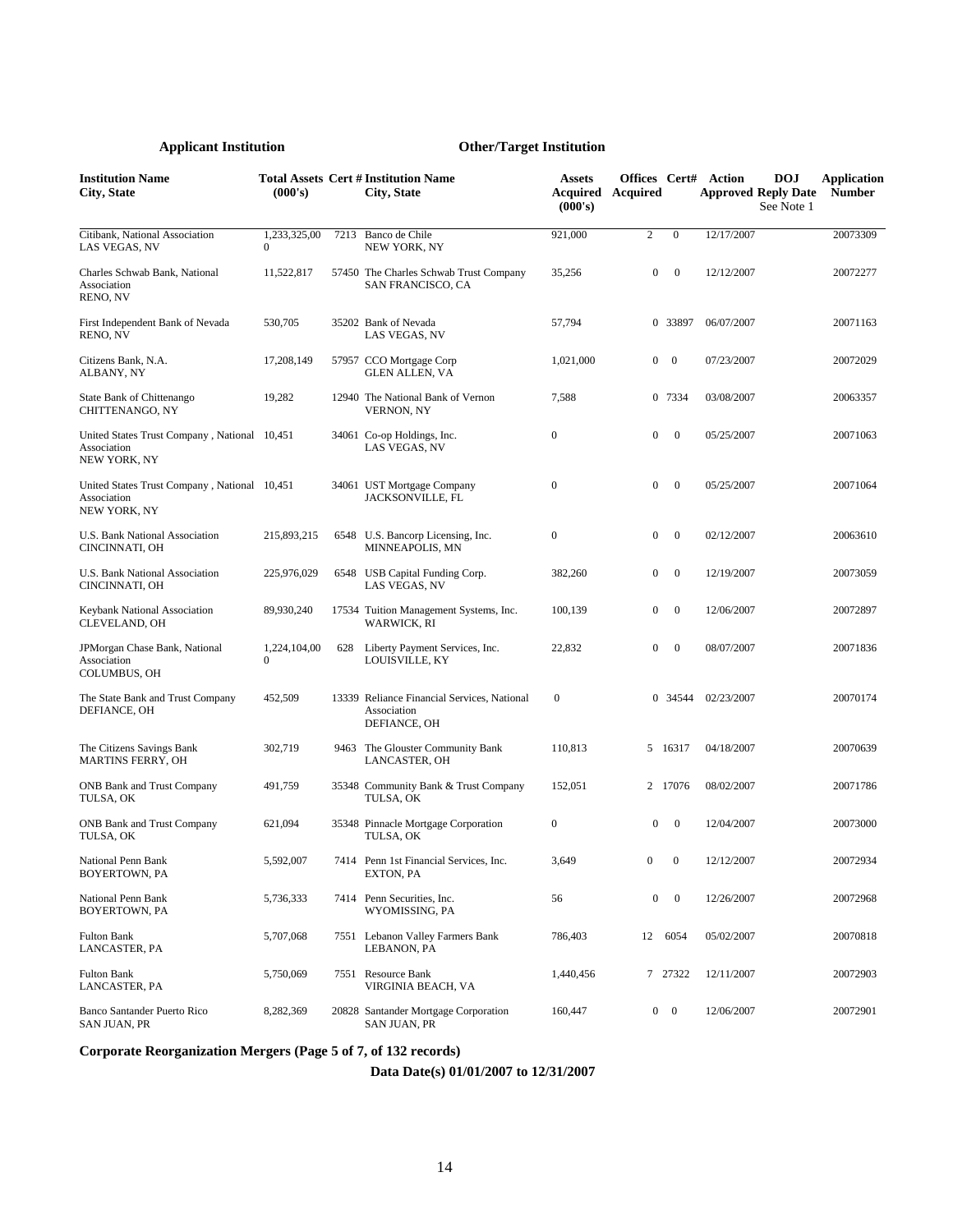| <b>Institution Name</b><br>City, State                                | (000's)          |      | <b>Total Assets Cert # Institution Name</b><br>City, State             | <b>Assets</b><br>Acquired<br>(000's) | <b>Offices Cert# Action</b><br>Acquired |                | <b>Approved Reply Date</b> | <b>DOJ</b><br>See Note 1 | <b>Application</b><br><b>Number</b> |
|-----------------------------------------------------------------------|------------------|------|------------------------------------------------------------------------|--------------------------------------|-----------------------------------------|----------------|----------------------------|--------------------------|-------------------------------------|
| Carolina First Bank<br><b>GREENVILLE, SC</b>                          | 8,668,429        |      | 26849 Mercantile Bank<br>ORLANDO, FL                                   | 5,639,055                            | 65 27515                                |                | 06/15/2007                 |                          | 20071307                            |
| Wells Fargo Bank, National Association 400,743,000<br>SIOUX FALLS, SD |                  |      | 3511 Commerce Funding Corporation<br>VIENNA, VA                        | 63,800                               | $\mathbf{0}$                            | $\overline{0}$ | 03/09/2007                 |                          | 20070182                            |
| First Tennessee Bank, National<br>Association                         | 37,608,492       |      | 4977 First Horizon Home Loan Corporation<br><b>IRVING, TX</b>          | $\boldsymbol{0}$                     | 0                                       | $\mathbf{0}$   | 03/19/2007                 |                          | 20070368                            |
| <b>MEMPHIS, TN</b>                                                    |                  |      | FHMSH, Inc.<br><b>IRVING, TX</b>                                       | $\boldsymbol{0}$                     | $\mathbf{0}$                            | $\mathbf{0}$   |                            |                          |                                     |
|                                                                       |                  |      | FT Mortgage Holding Corporation<br><b>IRVING, TX</b>                   | $\boldsymbol{0}$                     | 0                                       | $\mathbf{0}$   |                            |                          |                                     |
| First Tennessee Bank, National<br>Association<br><b>MEMPHIS, TN</b>   | 37,158,188       |      | 4977 First Tennessee Mortgage Services, Inc.<br><b>IRVING, TX</b>      | $\mathbf{0}$                         | 0                                       | $\mathbf{0}$   | 12/12/2007                 |                          | 20073017                            |
| Farmer's and Merchants Bank<br>TREZEVANT, TN                          | 134,074          | 8439 | Citizens City & County Bank<br>TRENTON, TN                             | 30,050                               |                                         | 1 34399        | 07/11/2007                 |                          | 20071898                            |
| TrustTexas Interim Bank<br><b>CUERO, TX</b>                           | $\boldsymbol{0}$ |      | TrustTexas Bank, SSB<br>CUERO, TX                                      | 154,474                              |                                         | 4 28515        | 11/20/2007                 |                          | 20070803                            |
| Mineola Community Bank, S.S.B.<br>MINEOLA, TX                         | 134,600          |      | 28868 Mineola Interim Bank SSB<br>MINEOLA, TX                          | $\boldsymbol{0}$                     | 0                                       | $\mathbf{0}$   | 11/20/2007                 |                          | 20072146                            |
| The First State Bank<br>RICE, TX                                      | 11,061           |      | 9973 Rice Acquisition Corporation<br>ENNIS, TX                         | 1                                    | 0                                       | $\mathbf{0}$   | 06/29/2007                 |                          | 20071364                            |
| Extraco Banks, National Association<br>TEMPLE, TX                     | 1,045,614        |      | 5551 Extraco Mortgage Corp.<br>WACO, TX                                | $\boldsymbol{0}$                     | 0                                       | $\mathbf{0}$   | 12/03/2007                 |                          | 20072914                            |
| Proficio Bank<br>SALT LAKE CITY, UT                                   | 37,300           |      | 35495 Proficio Mortgage Ventures, LLC<br>JACKSONVILLE, FL              | 719                                  | 0                                       | $\mathbf{0}$   | 03/16/2007                 |                          | 20070382                            |
| Peoples State Bank of Bloomer<br><b>BLOOMER, WI</b>                   | 104,128          |      | 1135 Bloomer Investments, Inc.<br><b>BLOOMER, WI</b>                   | $\boldsymbol{0}$                     | 0                                       | $\mathbf{0}$   | 10/25/2007                 |                          | 20072456                            |
| Charter Bank Eau Claire<br>EAU CLAIRE, WI                             | 457,046          |      | 23137 Clairemont Investment Corporation<br>EAU CLAIRE, WI              | $\boldsymbol{0}$                     | 0                                       | $\mathbf{0}$   | 09/21/2007                 |                          | 20072162                            |
| American Bank<br>FOND DU LAC, WI                                      | 206,917          |      | 19838 Main Street Financial Services<br>Corporation<br>FOND DU LAC, WI | $\boldsymbol{0}$                     | 0                                       | $\mathbf{0}$   | 08/28/2007                 |                          | 20071909                            |
| American Bank<br>FOND DU LAC, WI                                      | 203,755          |      | 19838 AMB Corp<br>FOND DU LAC, WI                                      | $\boldsymbol{0}$                     | $\boldsymbol{0}$                        | $\mathbf{0}$   | 08/17/2007                 |                          | 20072100                            |
| <b>BLC Community Bank</b><br>LITTLE CHUTE, WI                         | 181,637          |      | 11608 Little Chute Investment Corporation<br>LAS VEGAS, NV             | 0                                    | $\overline{0}$                          | $\theta$       | 07/18/2007                 |                          | 20071596                            |
| First Bank and Trust<br>MENOMONIE, WI                                 | 122,805          |      | 15911 Menomonie Investments, Inc.<br>MENOMONIE, WI                     | $\boldsymbol{0}$                     | $\boldsymbol{0}$                        | $\overline{0}$ | 10/05/2007                 |                          | 20072342                            |
| Lincoln State Bank<br>MILWAUKEE, WI                                   | 488,972          |      | 13028 Franklin State Bank<br>FRANKLIN, WI                              | 93,008                               |                                         | 3 24120        | 03/23/2007                 |                          | 20070390                            |
| Lincoln State Bank<br>MILWAUKEE, WI                                   | 488,138          |      | 13028 Fortress Bank Minnesota<br>HOUSTON, MN                           | 22,044                               |                                         | 0 12188        | 05/09/2007                 |                          | 20070702                            |

**Corporate Reorganization Mergers (Page 6 of 7, of 132 records)**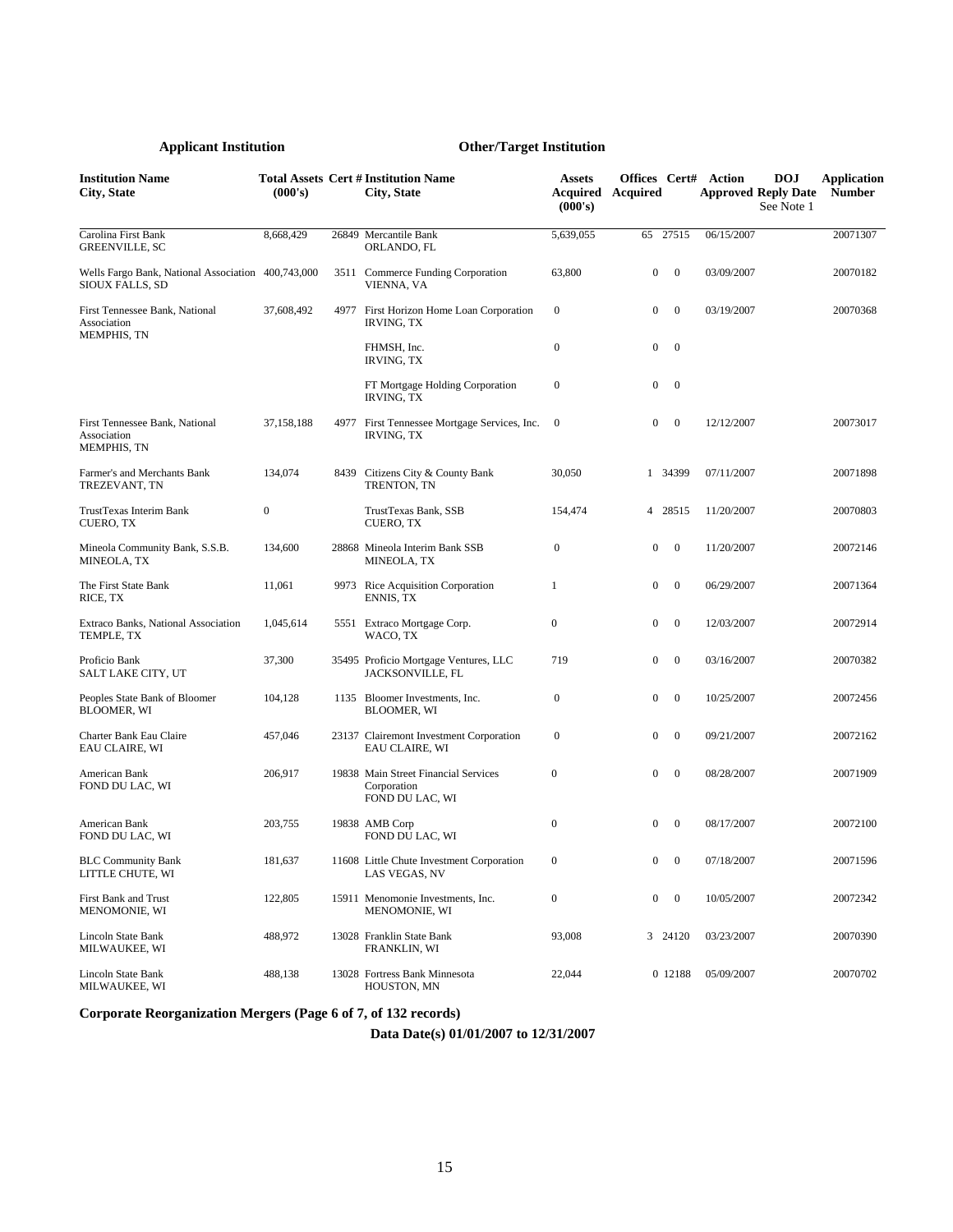| <b>Institution Name</b><br><b>City, State</b>  | (000's)          | <b>Total Assets Cert # Institution Name</b><br><b>City, State</b> | <b>Assets</b><br><b>Acquired</b><br>(000's) | Offices Cert#<br><b>Acquired</b> |                | Action<br><b>Approved Reply Date</b> | <b>DOJ</b><br>See Note 1 | <b>Application</b><br><b>Number</b> |
|------------------------------------------------|------------------|-------------------------------------------------------------------|---------------------------------------------|----------------------------------|----------------|--------------------------------------|--------------------------|-------------------------------------|
| <b>Lincoln State Bank</b><br>MILWAUKEE, WI     | 602,655          | 13028 Grafton State Bank<br><b>GRAFTON, WI</b>                    | 179,592                                     |                                  | 5 6184         | 11/06/2007                           |                          | 20072341                            |
|                                                | $\boldsymbol{0}$ | <b>Community Bank Financial</b><br>OCONTO FALLS, WI               | 101,025                                     |                                  | 5 32724        |                                      |                          |                                     |
|                                                | $\Omega$         | <b>Wisconsin State Bank</b><br>RANDOM LAKE, WI                    | 101,118                                     |                                  | 3 15131        |                                      |                          |                                     |
|                                                | $\mathbf{0}$     | The Reedsburg Bank<br>REEDSBURG, WI                               | 214,383                                     |                                  | 3 12799        |                                      |                          |                                     |
|                                                | $\mathbf{0}$     | Fortress Bank<br>WESTBY, WI                                       | 178,120                                     | $7^{\circ}$                      | 9521           |                                      |                          |                                     |
| RiverBank<br>OSCEOLA, WI                       | 320,200          | 15275 Osceola Investment Corporation<br>OSCEOLA, WI               | $\mathbf{0}$                                | $\overline{0}$                   | $\overline{0}$ | 02/08/2007                           |                          | 20070051                            |
| Peoples State Bank<br>PRAIRIE DU CHIEN, WI     | 316,323          | 12814 Blackhawk Holding, Limited<br>PRAIRIE DU CHIEN, WI          | $\mathbf{0}$                                | $\overline{0}$                   | $\overline{0}$ | 10/04/2007                           |                          | 20072454                            |
| Timberwood Bank<br>TOMAH, WI                   | 152,099          | 15158 Timberwood Investments, Inc.<br>LAS VEGAS, NV               | $\mathbf{0}$                                | $\mathbf{0}$                     | $\overline{0}$ | 12/05/2007                           |                          | 20072946                            |
| Tomahawk Community Bank S.S.B.<br>TOMAHAWK, WI | 77,576           | 30516 Tomahawk Interim Bank<br>TOMAHAWK, WI                       | 5                                           | $\mathbf{0}$                     | $\overline{0}$ | 02/16/2007                           |                          | 20062847                            |
| Waukesha State Bank<br>WAUKESHA, WI            | 709,395          | 16160 Prairieville Investment Corporation<br>LAS VEGAS, NV        | $\boldsymbol{0}$                            | $\mathbf{0}$                     | $\mathbf{0}$   | 07/11/2007                           |                          | 20072601                            |
| Summit Community Bank, Inc.<br>MOOREFIELD, WV  | 754,459          | 34102 Shenandoah Valley National Bank<br>WINCHESTER, VA           | 475,197                                     |                                  | 7 35107        | 03/08/2007                           |                          | 20070159                            |
| Centra Bank, Inc.<br>MORGANTOWN, WV            | 638,780          | 35364 Centra Bank-Smithfield<br>SMITHFIELD, PA                    | 234,605                                     |                                  | 4 17766        | 01/23/2007                           |                          | 20063573                            |

**Corporate Reorganization Mergers (Page 7 of 7, of 132 records)** 

## **Data Date(s) 01/01/2007 to 12/31/2007**

**Note 1**: An October 13, 2006 amendment to the Bank Merger Act removed the requirement for the responsible agency to request a report of competitive factors from the Department of Justice when the merger transaction involved solely an insured depository institution and one or more of the affiliates of such depository institution.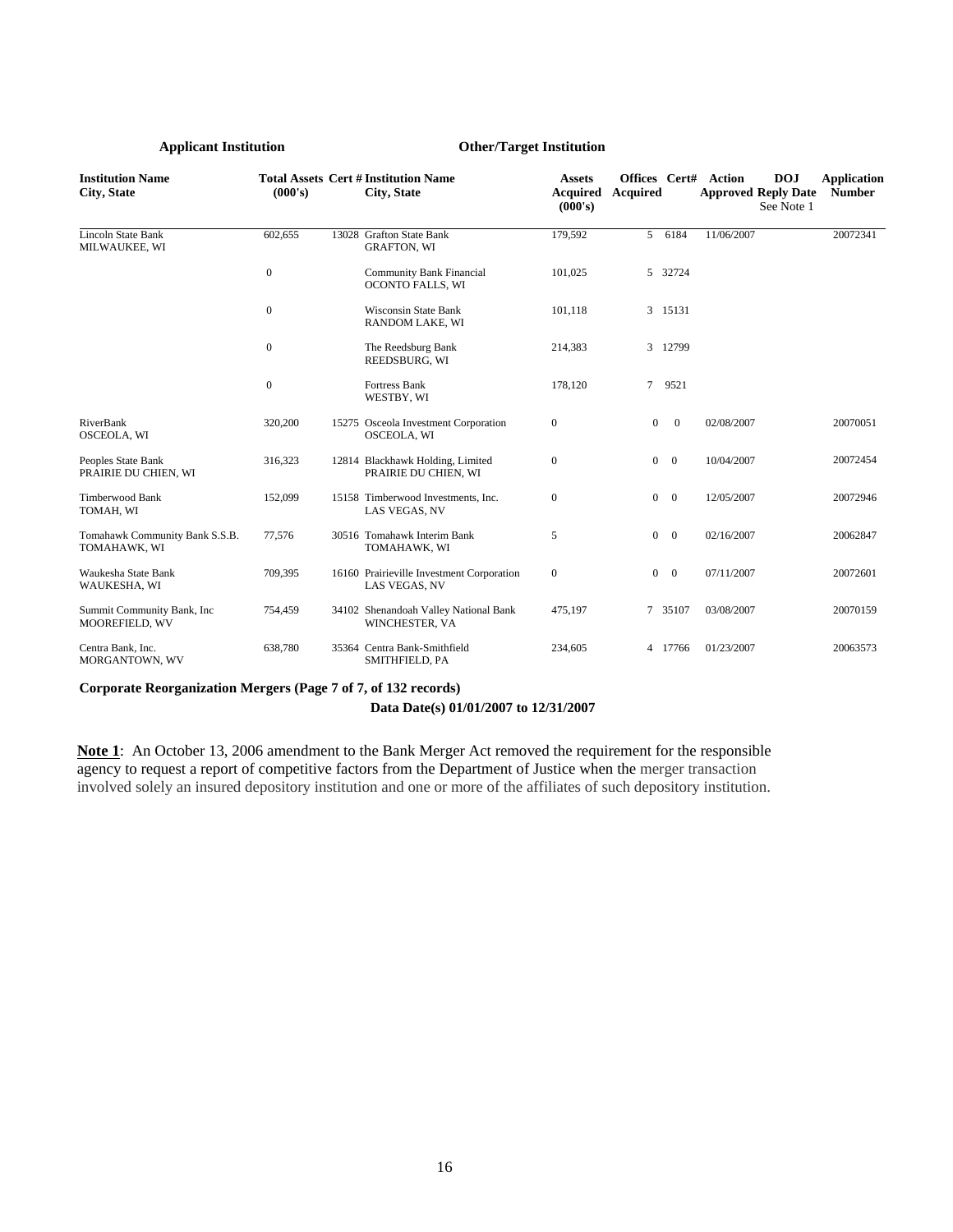# **Interim Mergers**

| <b>Applicant Institution</b>                          |                  | <b>Other/Target Institution</b>                            |                                      |                  |                                            |                          |                                     |
|-------------------------------------------------------|------------------|------------------------------------------------------------|--------------------------------------|------------------|--------------------------------------------|--------------------------|-------------------------------------|
| <b>Institution Name</b><br>City, State                | (000's)          | <b>Total Assets Cert # Institution Name</b><br>City, State | <b>Assets</b><br>Acquired<br>(000's) |                  | Cert# Action<br><b>Approved Reply Date</b> | <b>DOJ</b><br>See Note 2 | <b>Application</b><br><b>Number</b> |
| ServisFirst Bank<br><b>BIRMINGHAM, AL</b>             | 818,428          | 57993 SFB Interim. Inc.<br><b>BIRMINGHAM, AL</b>           | $\boldsymbol{0}$                     | $\boldsymbol{0}$ | 11/14/2007                                 |                          | 20072550                            |
| EverTrust Bank<br>CITY OF INDUSTRY, CA                | 323,867          | 34010 IBT Acquisition Corporation<br>LOS ANGELES, CA       | $\boldsymbol{0}$                     | $\boldsymbol{0}$ | 03/12/2007                                 |                          | 20062204                            |
| <b>Bank of Marin</b><br>CORTE MADERA, CA              | 876,587          | 32779 Bank of Marin Merger Corp.<br>CORTE MADERA, CA       | $\boldsymbol{0}$                     | $\boldsymbol{0}$ | 04/23/2007                                 |                          | 20070809                            |
| Redwood Capital Bank<br>EUREKA, CA                    | 103,241          | 57610 RCB Merger Company<br>EUREKA, CA                     | $\boldsymbol{0}$                     | $\boldsymbol{0}$ | 02/20/2007                                 |                          | 20070180                            |
| Pacific City Bank<br>LOS ANGELES, CA                  | 388,567          | 57463 Pacific City Merger Corp.<br>LOS ANGELES, CA         | 100                                  | $\boldsymbol{0}$ | 05/18/2007                                 |                          | 20071015                            |
| SoCal Interim Bank<br>PASADENA, CA                    | $\boldsymbol{0}$ | Professional Business Bank<br>PASADENA, CA                 | 197,275                              | 57148            | 06/18/2007                                 |                          | 20071264                            |
| Security Business Bank of San Diego<br>SAN DIEGO, CA  | 165,505          | 57357 SBB Merger Company<br>SAN DIEGO, CA                  | $\boldsymbol{0}$                     | $\boldsymbol{0}$ | 11/19/2007                                 |                          | 20072662                            |
| Founders Community Bank<br>SAN LUIS OBISPO, CA        | 73,726,000       | 57924 Founders Merger Corp.<br>SAN LUIS OBISPO, CA         | 100                                  | $\boldsymbol{0}$ | 06/11/2007                                 |                          | 20071034                            |
| Western Commercial Bank<br>WOODLAND HILLS, CA         | 53,132           | 58087 WCB Merger Company<br>WOODLAND HILLS, CA             | 100                                  | $\boldsymbol{0}$ | 08/24/2007                                 |                          | 20071737                            |
| Penn Christiana Interim Bank<br><b>GREENVILLE, DE</b> | $\boldsymbol{0}$ | Christiana Bank & Trust Company<br>GREENVILLE, DE          | 184,958                              | 33875            | 10/29/2007                                 |                          | 20072503                            |
| County Bank<br>REHOBOTH BEACH, DE                     | 332,831          | 33009 First Option Merger Company<br>REHOBOTH BEACH, DE    | $\boldsymbol{0}$                     | $\boldsymbol{0}$ | 09/11/2007                                 |                          | 20072164                            |
| PB Interim Bank<br>ORLANDO, FL                        | $\boldsymbol{0}$ | Prime Bank<br>MELBOURNE, FL                                | 48,926                               | 57832            | 11/09/2007                                 |                          | 20072081                            |
| <b>BOT</b> Interim Bank<br>TALLAHASSEE, FL            | $\boldsymbol{0}$ | The Bank of Tallahassee<br>TALLAHASSEE, FL                 | 80,618                               | 57211            | 03/08/2007                                 |                          | 20070301                            |
| The Bank of Venice<br>VENICE, FL                      | 67,941           | 57386 TBV Interim Bank<br>VENICE, FL                       | $\boldsymbol{0}$                     | $\boldsymbol{0}$ | 03/16/2007                                 |                          | 20070261                            |
| Signature Bank of Georgia<br>DUNWOODY, GA             | 71,673           | 58103 Signature Interim Corporation<br>SANDY SPRINGS, GA   | $\boldsymbol{0}$                     | $\boldsymbol{0}$ | 01/24/2007                                 |                          | 20063295                            |
| <b>KB</b> Interim Bank<br>WICHITA, KS                 | 250              | <b>Bank of Kansas</b><br>SOUTH HUTCHINSON, KS              | $\boldsymbol{0}$                     | 17378            | 06/20/2007                                 |                          | 20071493                            |
| Citizens Progressive Bank<br>COLUMBIA, LA             | 40,721           | 10531 Citizens Interim Bank<br>COLUMBIA, LA                |                                      |                  | 11/29/2007                                 |                          | 20072974                            |
| Your Bank<br>PONCHATOULA, LA                          | 51,174           | 57812 FHSB Interim Savings Bank<br>NEW ORLEANS, LA         | $\boldsymbol{0}$                     | $\boldsymbol{0}$ | 10/15/2007                                 |                          | 20072445                            |
| <b>Capital Crossing Bank</b><br>BOSTON, MA            | 1,070,645        | 27184 Bantam Acquisition Bank, FSB<br>BOSTON, MA           | $\boldsymbol{0}$                     | 0                | 01/02/2007                                 |                          | 20063180                            |
| BankFive Merger Subsidiary Bank<br>FALL RIVER, MA     | $\boldsymbol{0}$ | Luzo Community Bank<br>NEW BEDFORD, MA                     | 65,993                               | 22893            | 05/24/2007                                 |                          | 20070984                            |

## **Interim Mergers (Page 1 of 3, of 42 records)**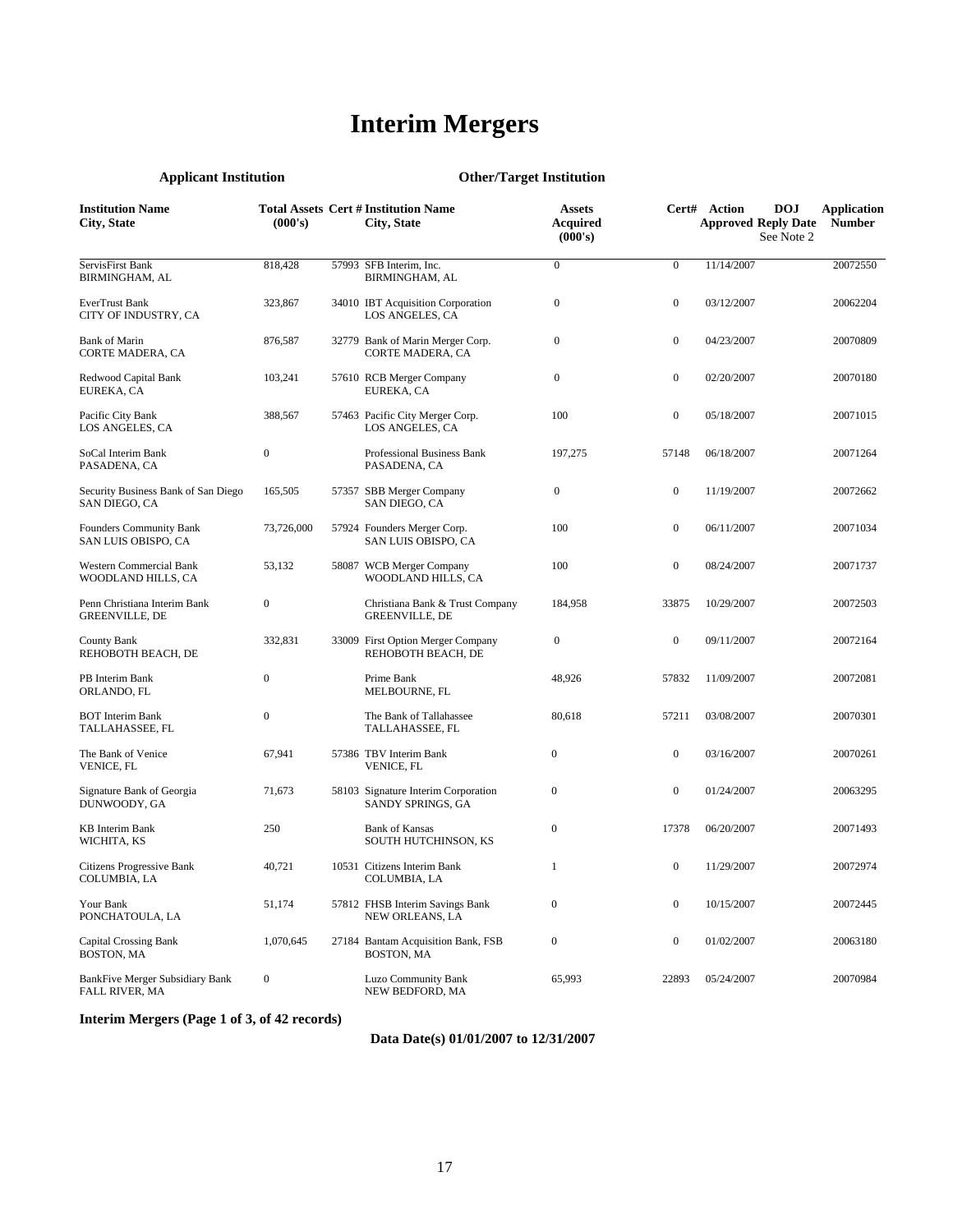| <b>Institution Name</b><br>City, State             | (000's)          | <b>Total Assets Cert # Institution Name</b><br>City, State                        | <b>Assets</b><br><b>Acquired</b><br>(000's) |                  | Cert# Action<br><b>Approved Reply Date</b> | <b>DOJ</b><br>See Note 2 | <b>Application</b><br><b>Number</b> |
|----------------------------------------------------|------------------|-----------------------------------------------------------------------------------|---------------------------------------------|------------------|--------------------------------------------|--------------------------|-------------------------------------|
| <b>Sidney State Bank</b><br>SIDNEY, MI             | 47,661           | 17232 SSB Interim Bank<br>SIDNEY, MI                                              | $\boldsymbol{0}$                            | $\mathbf{0}$     | 08/27/2007                                 |                          | 20072122                            |
| United Bank of Chamois<br>CHAMOIS, MO              | 23,706           | 15282 Chamois Interim Bank<br>CHAMOIS, MO                                         | 50                                          | $\boldsymbol{0}$ | 07/23/2007                                 |                          | 20071612                            |
| Russellville Interim Bank<br>RUSSELLVILLE, MO      | 50               | Community Bank of Russellville<br>RUSSELLVILLE, MO                                | 50,957                                      | 14604            | 12/11/2007                                 |                          | 20073033                            |
| Merrimack Bow Mills Interim Bank<br>CONCORD, NH    | $\boldsymbol{0}$ | Bow Mills Bank and Trust<br>BOW, NH                                               | 124,719                                     | 27437            | 03/26/2007                                 |                          | 20070497                            |
| Ocean Bank Interim Trust Company<br>PORTSMOUTH, NH | $\boldsymbol{0}$ | Community Bank and Trust Company<br>WOLFEBORO, NH                                 | 415,324                                     | 33011            | 09/28/2007                                 |                          | 20072388                            |
| SussexBank<br><b>FRANKLIN, NJ</b>                  | 155              | 22221 Sussex Interim Bank<br>FRANKLIN, NJ                                         | 343,798                                     | $\boldsymbol{0}$ | 03/01/2007                                 |                          | 20063617                            |
| EB Interim Bank<br>DUBLIN, OH                      | $\boldsymbol{0}$ | <b>Emerald Bank</b><br>DUBLIN, OH                                                 | 41,715                                      | 57550            | 03/21/2007                                 |                          | 20070058                            |
| <b>Elderton State Bank</b><br>ELDERTON, PA         | 150,140          | 12985 Elderton Interim Bank<br>ELDERTON, PA                                       | 78                                          | $\boldsymbol{0}$ | 09/24/2007                                 |                          | 20072315                            |
| <b>Abington Savings Bank</b><br>JENKINTOWN, PA     | 951,174          | 27942 Abington Interim Savings Bank<br>JENKINTOWN, PA                             | $\boldsymbol{0}$                            | $\boldsymbol{0}$ | 06/07/2007                                 |                          | 20070804                            |
| <b>Abington Savings Bank</b><br>JENKINTOWN, PA     | 951,174          | 27942 Abington MHC Interim Savings Bank<br>JENKINTOWN, PA                         | $\boldsymbol{0}$                            | $\boldsymbol{0}$ | 06/07/2007                                 |                          | 20070806                            |
| <b>Abington Savings Bank</b><br>JENKINTOWN, PA     | 951,174          | 27942 Abington Community Bancorp Interim<br><b>Savings Bank</b><br>JENKINTOWN, PA | $\mathbf{0}$                                | $\boldsymbol{0}$ | 06/07/2007                                 |                          | 20070807                            |
| <b>First Priority Bank</b><br>MALVERN, PA          | 98,143           | 58092 First Priority Interim Bank<br><b>MALVERN, PA</b>                           | $\boldsymbol{0}$                            | $\boldsymbol{0}$ | 05/02/2007                                 |                          | 20070567                            |
| North Penn Bank<br><b>SCRANTON, PA</b>             | 119,805          | 31188 North Penn Interim Federal Savings Bank 0<br>-1<br><b>SCRANTON, PA</b>      |                                             | $\boldsymbol{0}$ | 08/06/2007                                 |                          | 20071666                            |
| North Penn Bank<br><b>SCRANTON, PA</b>             | 119,805          | 31188 North Penn Interim Federal Savings Bank 0<br>П<br><b>SCRANTON, PA</b>       |                                             | $\boldsymbol{0}$ | 08/06/2007                                 |                          | 20071667                            |
| North Penn Bank<br><b>SCRANTON, PA</b>             | 119,805          | 31188 North Penn Interim Federal Savings Bank 0<br>Ш<br><b>SCRANTON, PA</b>       |                                             | $\boldsymbol{0}$ | 08/06/2007                                 |                          | 20071668                            |
| PB Merger Corporation<br>COLLEYVILLE, TX           | $\mathbf{1}$     | Peoples Bank<br>COLLEYVILLE, TX                                                   | 69,090                                      | 57362            | 12/14/2007                                 |                          | 20072524                            |
| Citizens State Bank<br>MILES, TX                   | 47,592           | 15519 New Citizens, Inc.<br>MILES, TX                                             | $\boldsymbol{0}$                            | $\boldsymbol{0}$ | 12/18/2007                                 |                          | 20072920                            |
| The Bank<br>WEATHERFORD, TX                        | 70,272           | Columbian Interim Bank<br>WEATHERFORD, TX                                         | 5                                           | 26967            | 02/28/2007                                 |                          | 20070016                            |
| <b>Fidelity Bank</b><br>WICHITA FALLS, TX          | 164,359          | 57621 FB Merger Corporation<br>WICHITA FALLS, TX                                  | $\mathbf{1}$                                | $\boldsymbol{0}$ | 11/29/2007                                 |                          | 20072795                            |
| First Savings Bank of Renton<br>RENTON, WA         | 1,014,969        | 29058 Interim One Federal Savings Bank<br>RENTON, WA                              | $\boldsymbol{0}$                            | $\boldsymbol{0}$ | 08/14/2007                                 |                          | 20071653                            |

**Interim Mergers (Page 2 of 3, of 42 records)**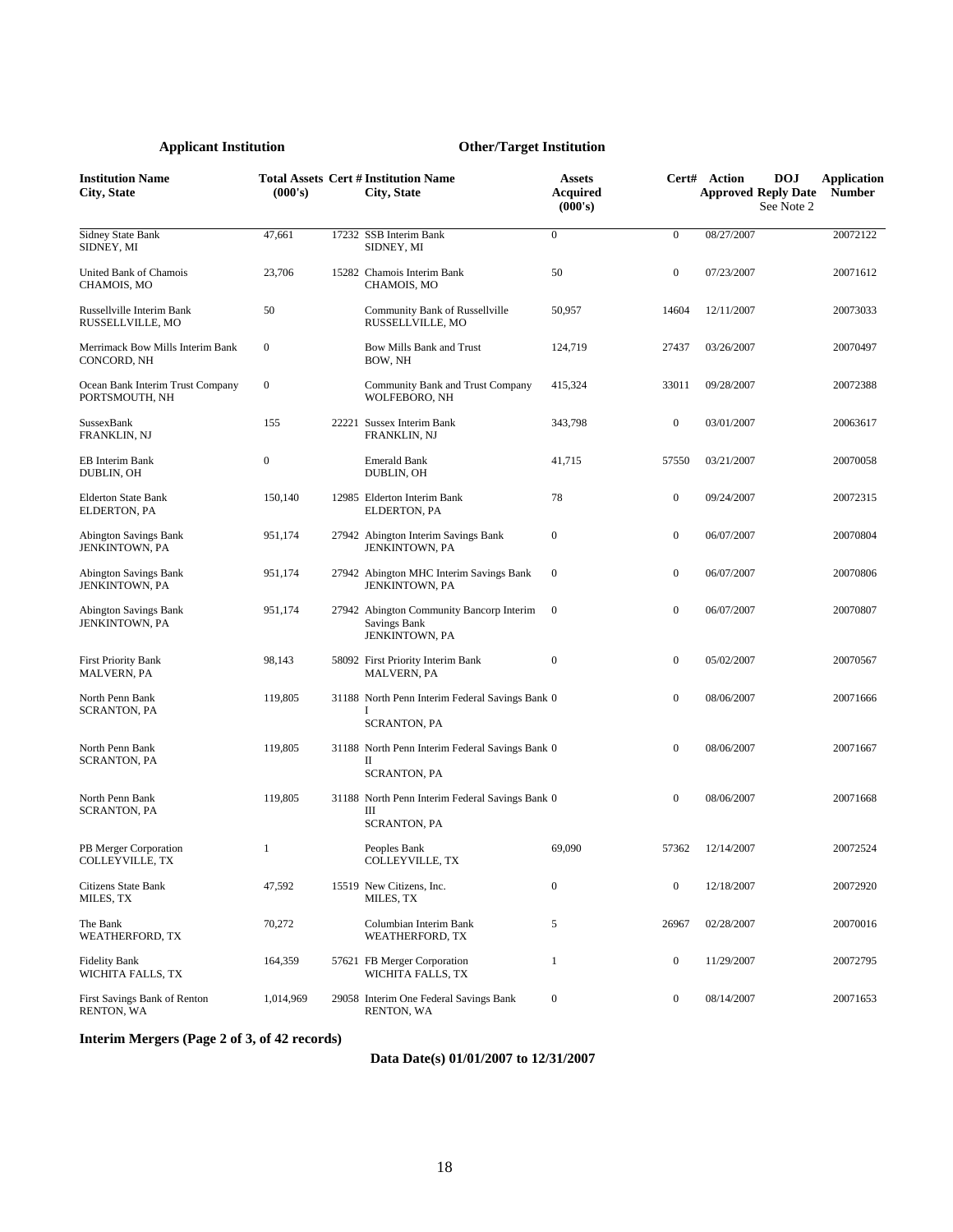| <b>Applicant Institution</b>               |                                           |        | <b>Other/Target Institution</b>                            |                                             |       |            |                                                        |                              |
|--------------------------------------------|-------------------------------------------|--------|------------------------------------------------------------|---------------------------------------------|-------|------------|--------------------------------------------------------|------------------------------|
| <b>Institution Name</b><br>City, State     | (000's)                                   |        | <b>Total Assets Cert # Institution Name</b><br>City, State | <b>Assets</b><br><b>Acquired</b><br>(000's) | Cert# | Action     | <b>DOJ</b><br><b>Approved Reply Date</b><br>See Note 2 | Application<br><b>Number</b> |
| First Savings Bank of Renton<br>RENTON, WA | 1.014.969                                 |        | 29058 Interim Two Federal Savings Bank<br>RENTON, WA       | $\Omega$                                    | 0     | 08/14/2007 |                                                        | 20071653                     |
|                                            |                                           |        | Renton Interim Three Saving Bank<br>RENTON, WA             | $\mathbf{0}$                                | 0     |            |                                                        |                              |
| - - - --                                   | $\sim$ $\sim$ $\sim$ $\sim$ $\sim$ $\sim$ | $\sim$ |                                                            |                                             |       |            |                                                        |                              |

### **Interim Mergers (Page 3 of 3, of 42 records)**

### **Data Date(s) 01/01/2007 to 12/31/2007**

**Note 2**: An interim merger is a merger **(other than a purchase and assumption transaction)** between an operating institution and a newly-formed institution or corporation that will not open for business, which exists solely for the purpose of facilitating a corporate reorganization and that would have no effect on competition. Therefore, similar to the corporate reorganization-type mergers, the October 13, 2006 amendment to the Bank Merger Act removed the requirement for the responsible agency to request a report of competitive factors from the Department of Justice when the merger transaction involved solely an insured depository institution and one or more of the affiliates of such depository institution.